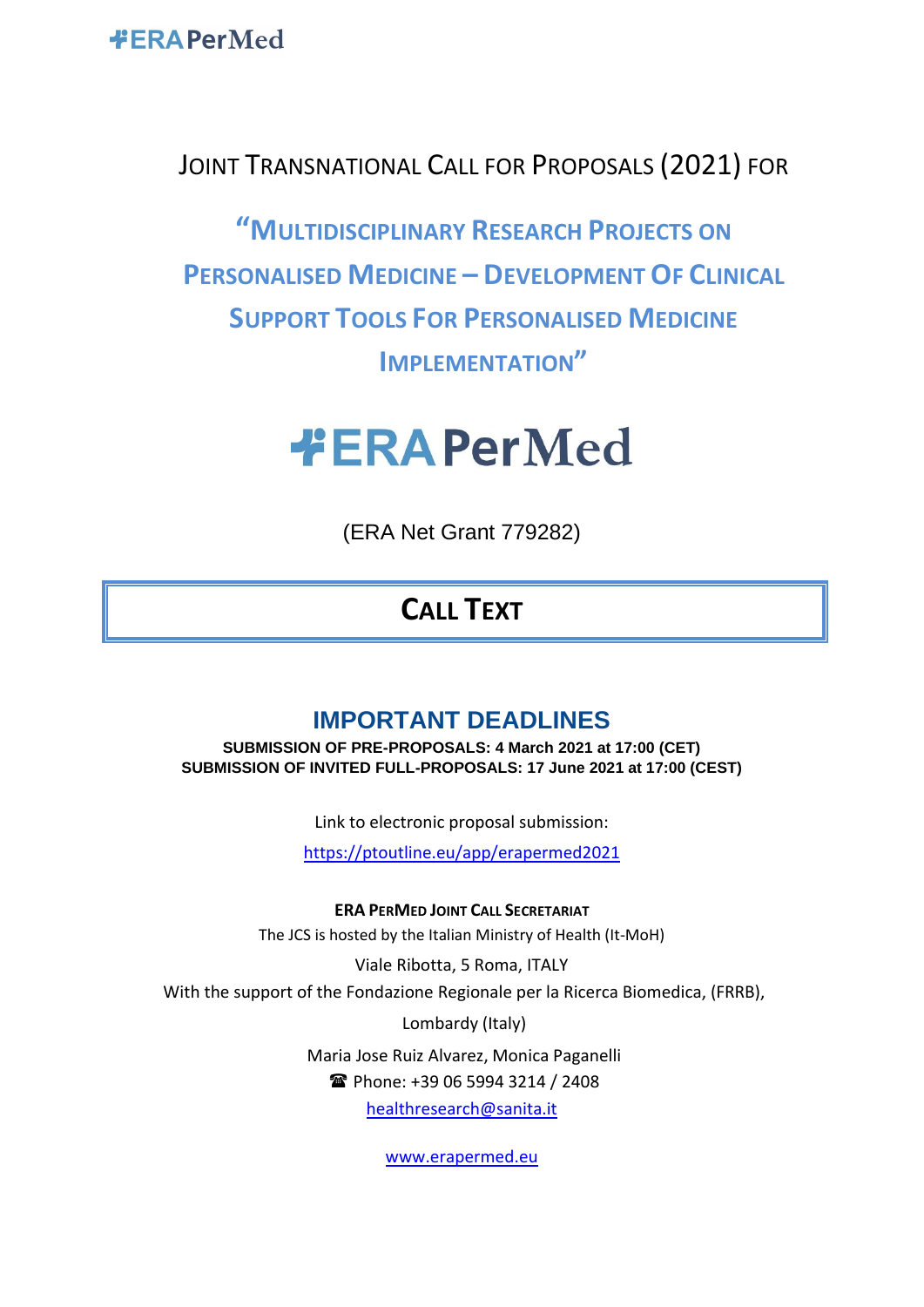## **1. INTRODUCTION & MOTIVATION**

**Personalised Medicine (PM)** represents a paradigm shift from a "one size fits all" approach to an optimised strategy for prevention, diagnosis and treatment of disease for each person, based on his or her unique biological characteristics. Accordingly, PM puts the patient at the very centre of healthcare, aiming for optimised management of a patient's disease and/or predisposition to disease. Recent developments in many areas support and allow the shift towards PM implementation such as more specific diagnostic tests; medical imaging; biomarker monitoring to characterise patient phenotypes; omics technologies; data mining; interrogation of molecular pathways; availability of exposome, lifestyle and environmental data, and information about patient response to therapy; microbiome characterisation, realtime monitoring of parameters associated with disease-host interaction; compliance in taking medication and integration of smart information technology.

#### **Definition of Personalised Medicine:**

**ERA PerMed** adheres to the definition stated in the Strategic Research and Innovation Agenda (SRIA) of PerMed, adopted from the Horizon2020 advisory group*<sup>1</sup>* :

*"Personalised Medicine refers to a medical model using characterisation of individuals' phenotypes and genotypes (e.g. molecular profiling, medical imaging, lifestyle data) for tailoring the right therapeutic strategy for the right person at the right time, and/or to determine the predisposition to disease and/or to deliver timely and targeted prevention."*

Some additional information can be found in the Advice for 2018–2020 of the Horizon 2020 Advisory Group for Societal Challenge 1, "Health, Demographic Change and Well-being"<sup>2</sup>:

"Different synonymous terms have been used alongside 'personalised medicine', most commonly *'precision medicine' and 'stratified medicine'. While there may be subtle differences in the literal meanings of these terms, they usually refer to the same concept when applied in practice. Stratified medicine (mainly used in the UK) is more treatment-dependent, while precision medicine (mostly used in US) has a relatively broad meaning as it refers to 4P (predictive, preventive, personalised and participatory) medicine. We use the term personalised medicine because this term best reflects the ultimate goal of effectively tailoring treatment based on an individual's 'personal profile', as determined by the individual's genotype and phenotype data. Based on individuals' profiles, PM aims to identify the optimal treatment regime by avoiding the treatment-failure approach commonly used in current evidence-based medicine."*

The healthcare systems of the European Union represent the core of the European social protection system. In view of the existing health inequalities across countries and regions, as well as across socio-economic groups, European healthcare systems contribute to social cohesion and social justice. The overarching values of universality, access to good quality care, equity and solidarity have been widely accepted in the work of the different EU institutions,

<sup>&</sup>lt;sup>1</sup> European Commission. Advice for 2016/2017 of the Horizon 2020 Advisory Group for Social Challenge 1, "Health, Demographic Change and Wellbeing", July 2014: <https://ec.europa.eu/transparency/regexpert/index.cfm?do=groupDetail.groupDetailDoc&id=15073&no=1> <sup>2</sup> [https://ec.europa.eu/research/health/pdf/ag\\_advice\\_report\\_2018-2020.pdf](https://ec.europa.eu/research/health/pdf/ag_advice_report_2018-2020.pdf)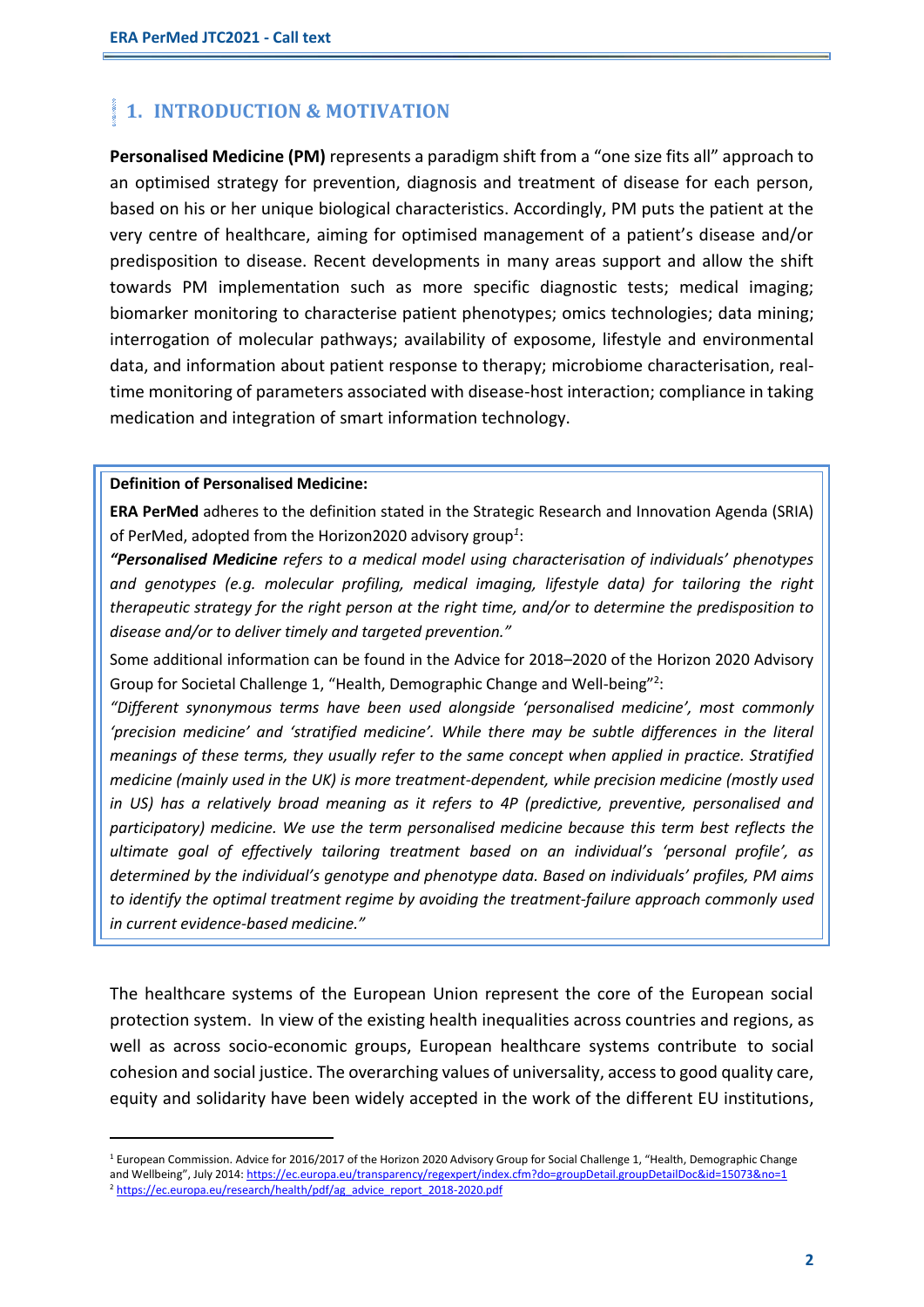while its implementation depends on the different countries and the respective structures and needs.

Current advances in the field of genomics and other omics approaches, together with technological progress (such as digital health, high-performance computing, augmented reality, robotics, wearables, sensors etc.), hold the promise of finally bringing PM into practice and applying preventive and predictive care models. Common and shared quality criteria for example for public databases should be developed, as the application of preventive and predictive care models relies on sound data. A European joint ethical framework is needed to implement PM and to process, use and exchange personal data.

Besides the possibility of enhancing the lifespan of patients and increasing the quality of clinical practice through more targeted therapies, improvements in PM in the long-term may also lead to more efficient use of costs and resources for healthcare systems through early detection, prevention, accurate risk assessment and effective delivery of care.

However, despite recent progress in this field, many challenges remain. The development of PM approaches is complex, interlinked and global in nature. It requires truly multidisciplinary, cross-sectoral and transnational collaborations.

**ERA PerMed** seeks to facilitate these collaborations, and to foster the sharing of ideas, knowledge, data, and results between researchers and stakeholders from different disciplines (e.g. life sciences, physics, bioinformatics, biostatistics, ethics, health economics and healthservice research), healthcare providers, industry/pharma, regulatory authorities, as well as health technology assessors.

To be successfully implemented, these approaches need to include strategies on how to better involve patients and citizens in all stages of the process, and on training the different key contributors and stakeholders needed for the implementation of PM approaches.

ERA PerMed<sup>3</sup> is an ERA-NET Cofund, supported by 32 partners from 23 countries and cofunded by the European Commission. It aims to align regional and national research strategies and funding activities and foster cooperation between the various contributors in PM. In this way, it aims to promote excellence, improve the competitiveness of European contributors to PM, and enhance European collaboration with non-EU countries.

**ERA PerMed** is closely linked to the International Consortium for Personalised Medicine (ICPerMed<sup>4</sup>), established in November 2016. The **Action Plan<sup>5</sup> of ICPerMed** builds on the Strategic Research and Innovation Agenda (SRIA) "Shaping Europe's Vision for Personalised Medicine" <sup>6</sup> developed by PerMed in 2015. **ERA PerMed** fosters the implementation of the Action Plan by funding transnational research projects in the field of PM.

<sup>&</sup>lt;sup>3</sup> For more information, please visit the ERA PerMed website[: www.erapermed.eu](http://www.erapermed.eu/)

<sup>4</sup> For more information, se[e http://www.icpermed.eu/](http://www.icpermed.eu/)

<sup>5</sup> The ICPerMed Action Plan is published on[: http://www.icpermed.eu/media/content/ICPerMed\\_Actionplan\\_2017\\_web.pdf](http://www.icpermed.eu/media/content/ICPerMed_Actionplan_2017_web.pdf)

<sup>6</sup> The CSA PerMed SRIA is published on https://www.icpermed.eu/media/content/PerMed\_SRIA.pdf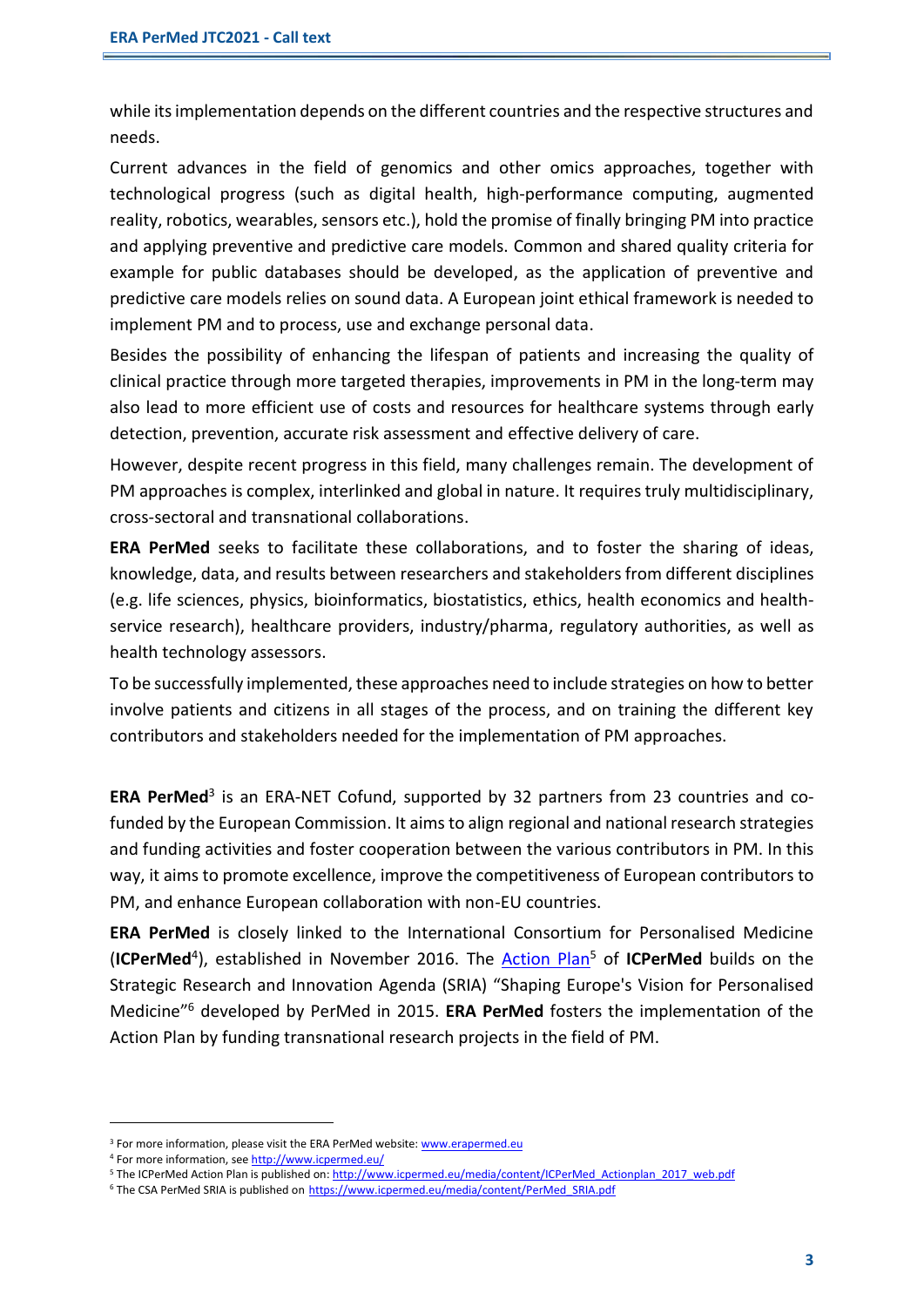The funding organisations listed below have decided to jointly launch the fourth **ERA PerMed** JTC2021 in order to fund international high-quality research projects in PM. The **Joint Call Secretariat (JCS)** will centrally coordinate this call for proposals.

The call is opened and supported simultaneously by the following funding organisations in their respective regions/countries:

- **Austrian Science Fund, (FWF), Austria**
- **Fund for Scientific Research – FNRS, (F.R.S.-FNRS), Belgium**
- **Brazilian National Council of State Funding Agencies – CONFAP, Brazil**
- **Agencia Nacional de Investigación y Desarrollo (ANID), Chile \***
- **Ministry of Science and Education of the Republic of Croatia, (MSE), Croatia**
- **Innovation Fund Denmark, (InnoFond), Denmark**
- **Academy of Scientific Research and Technology, (ASRT), Egypt**
- **Estonian Research Council, (ETAg), Estonia**
- **Academy of Finland, (AKA), Finland**
- **The French National Research Agency, (ANR), France**
- **Federal Ministry of Education and Research, (BMBF) / German Aerospace Center e.V. – Project Management Agency, (DLR), Germany**
- **Federal Ministry of Health, (BMG) / German Aerospace Center e.V. – Project Management Agency, (DLR), Germany**
- **Saxon State Ministry for Science, Culture and Tourism, (SMWK), Saxony (Germany)**
- **National Research, Development and Innovation Office, (NKFIH), Hungary**
- **Ministry of Health, The Chief Scientist Office, (CSO-MOH), Israel**
- **Italian Ministry of Health, (IT-MoH), Italy**
- **Fondazione Regionale per la Ricerca Biomedica, (FRRB), Lombardy (Italy)**
- **Tuscany Region, (TuscReg), Tuscany (Italy)**
- **State Education Development Agency, (VIAA), Latvia**
- **National Research Fund, (FNR), Luxembourg**
- **Research Council of Norway, (RCN), Norway**
- **National Secretariat for Science, Technology and Innovation of Panama (SENACYT), Panama**
- **National Centre for Research and Development, (NCBR), Poland**
- **Executive Agency for Higher Education, Research, Development and Innovation Funding, (UEFISCDI), Romania**
- **National Institute of Health Carlos III, (ISCIII), Spain**
- **The Scientific Foundation of the Spanish Association Against Cancer, (FCAECC), Spain**
- **Health Department – Generalitat de Catalunya, (DS-CAT), Catalonia (Spain)**
- **Government of Navarre, (GN), Navarre (Spain)**
- **Swedish Research Council, (SRC), Sweden**
- **The Scientific and Technological Research Council of Turkey, (TUBITAK), Turkey**

\*pending official confirmation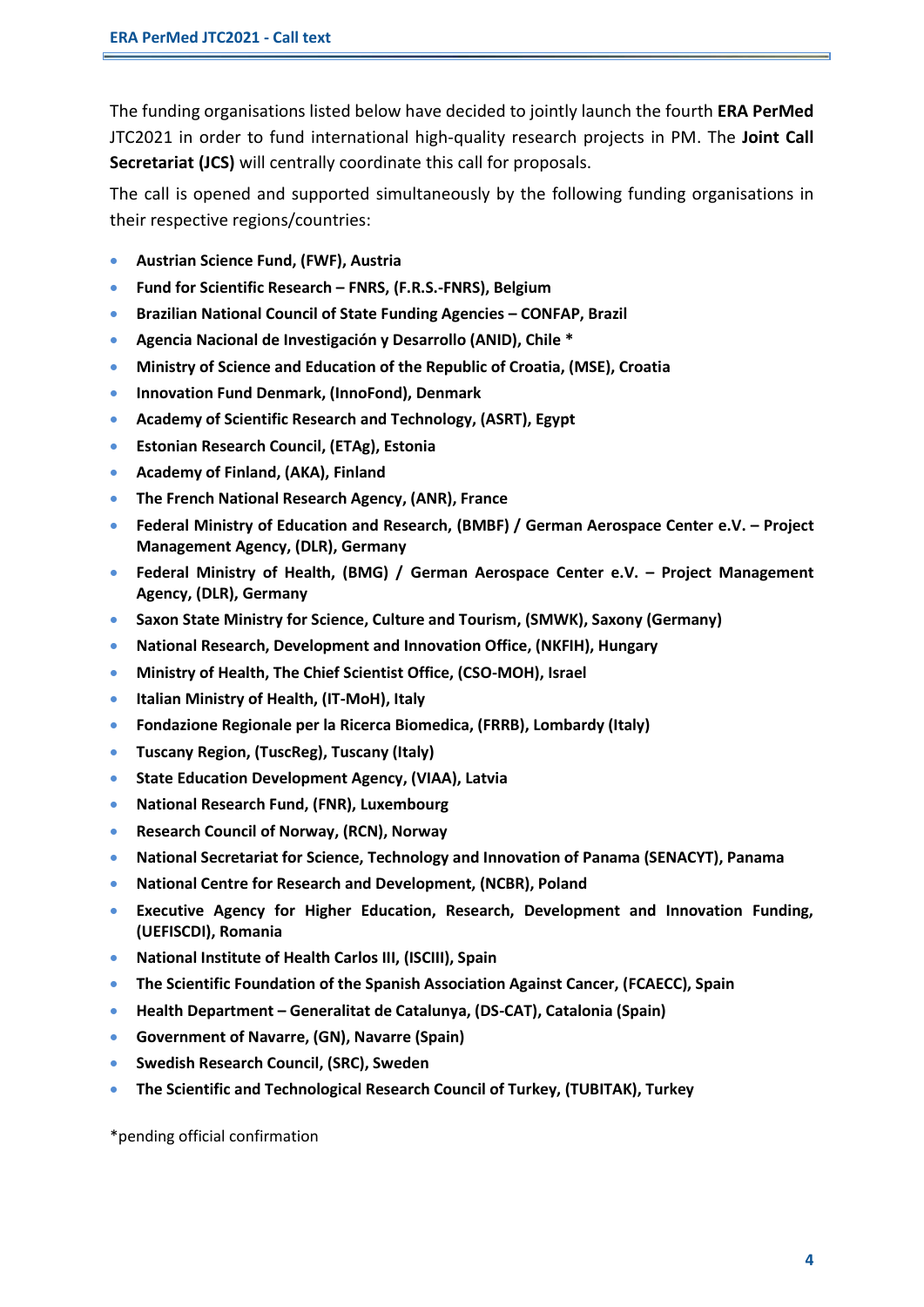## **2. TIMELINE OF THE CALL**

| <b>14 December, 2020</b>            | <b>Publication of the call</b>                                                                                                    |  |  |  |  |  |  |  |  |
|-------------------------------------|-----------------------------------------------------------------------------------------------------------------------------------|--|--|--|--|--|--|--|--|
| <b>14 December, 2020</b>            | Opening of the submission system for pre-proposals                                                                                |  |  |  |  |  |  |  |  |
| 4 March, 2021 (17:00, CET)          | <b>Deadline for pre-proposal submission</b>                                                                                       |  |  |  |  |  |  |  |  |
| <b>Expected around 12 May, 2021</b> | Communication of the results of the pre-proposal<br>assessment and invitation to the full-proposal stage                          |  |  |  |  |  |  |  |  |
| 17 June, 2021 (17:00, CEST)         | <b>Deadline for full-proposal submission</b>                                                                                      |  |  |  |  |  |  |  |  |
| <b>Mid/end of August 2021</b>       | <b>Rebuttal stage</b>                                                                                                             |  |  |  |  |  |  |  |  |
|                                     | Peer Review Panel meeting and Call Steering Committee<br>(CSC) meeting for funding recommendation to national<br>funding agencies |  |  |  |  |  |  |  |  |
| <b>September 2021</b>               |                                                                                                                                   |  |  |  |  |  |  |  |  |
| <b>Expected for October 2021</b>    | Communication of the funding decisions to the applicants                                                                          |  |  |  |  |  |  |  |  |

#### **3. AIM OF THE CALL**

With its fourth transnational call (non-cofunded by the EC), **ERA PerMed** fosters research and innovation activities that build close linkages between clinical research, computer science/medical informatics and research on ethical, legal and social aspects (ELSA) in the field of PM. This implies a wide range of multidisciplinary activities brought together by different stakeholders from academia, clinical/public health research and private partners such as small and medium-sized enterprises (SMEs), policy makers, regulatory/health technology assessment (HTA) agencies and patients/patient organisations.

The overarching goal is to improve disease prevention and disease management, based on broader and more efficiently characterised and defined patient stratification, diagnostics and tailored treatment/prevention protocols for both patients and individuals at risk of disease. Early involvement of regulatory authorities and close interaction with the different key contributors along the value chain should be included right from the project development phase to bridge the gap between first discoveries or inventions to market access.

Research proposals submitted under this call are expected to demonstrate the applicability of project outcomes to clinical practice and to combine clinical research with data technologies. This could be the development and application of clinical decision support tools by using artificial intelligence (AI) systems approaches, including machine learning technologies. The clinical relevance of the proposed PM approach needs to be convincingly demonstrated. Moreover, proposals must include research on ethical, legal and social aspects.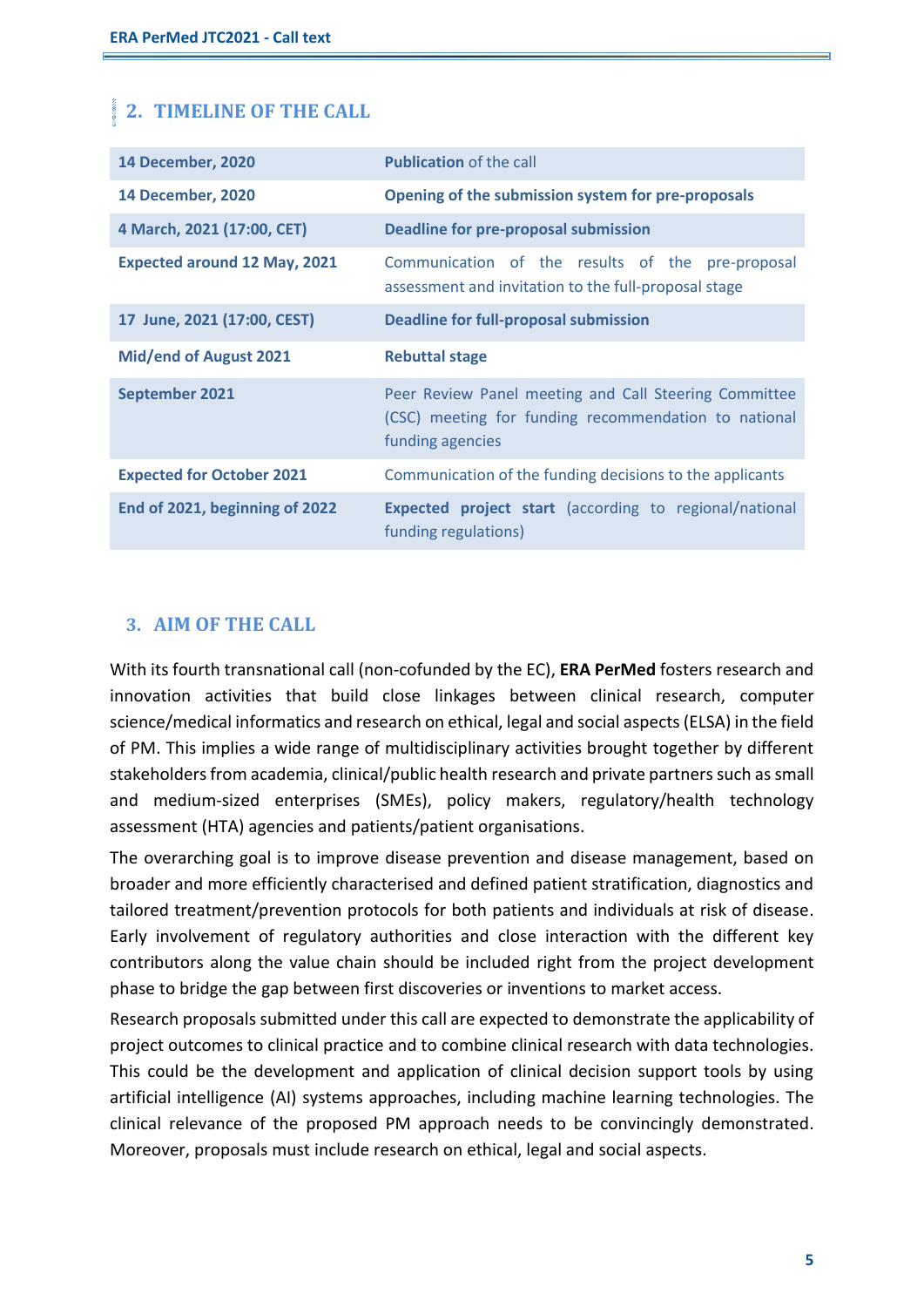### **As Personalised Medicine is non-disease-specific, but rather an overall approach that can be adopted and adapted to a multiplicity of medical conditions, research projects in every disease entity are encouraged**.

The involvement of partners with the respective expertise in the consortium is required.

Additionally, projects may include pre-clinical research as a prerequisite for the implementation of a PM approach into clinical practice. Multilevel health economic assessment is also considered to be important for facilitating the translation of PM approaches to healthcare and can be included in the work plan.

The overall objectives of the call are to:

- Support **translational and transnational research projects** in the field of PM;
- Encourage and enable **interdisciplinary collaborations towards the implementation of PM**, combining clinical research with bio-informatics components and research on relevant ethical, legal and social aspects. Additionally, pre-clinical and health economic research can be included if the added value is outlined;
- Encourage **collaboration between academia** (research teams from universities, higher education institutions, public research institutions, research centres), **clinical/public health research** (research teams from hospital/ public health, healthcare settings and other healthcare organisations), private partners e.g. **SMEs**<sup>7</sup> (small and medium-sized enterprises) as well as policy makers, regulatory/HTA agencies and patient representative organisations.

The JTC2021 is constructed around the following three research areas in order to ensure the development of specific PM approaches, taking into account the major aspects for their successful implementation in the health systems: (1) **"Translating Basic to Clinical Research and Beyond"**, (2) **"Data and Information and Communication Technology (ICT)"** and (3) **"Research towards Responsible Implementation in Healthcare"**:

| Research area 1<br>"Translating Basic to Clinical<br>Research and Beyond" | <b>Research area 2</b><br>"Data and ICT"       | <b>Research area 3</b><br>"Research towards Responsible<br>Implementation in Healthcare" |
|---------------------------------------------------------------------------|------------------------------------------------|------------------------------------------------------------------------------------------|
| Module 1A: Pre-clinical Research                                          |                                                | Module 3A: Health Economic<br>Research                                                   |
| Module 1B: Clinical Research                                              | Module 2: Towards Application in<br>Healthcare | Module 3B: Ethical, Legal and Social<br><b>Aspects</b>                                   |

ICT: Information and Communications Technology (or Technologies)

Each proposal **MUST address** the **modules 1B "Clinical Research", 2 "Towards Application in Healthcare" and 3B "Ethical, Legal and Social Aspects"**. Inclusion of modules 1A "Pre-clinical Research" and 3A "Health Economic Research" is optional. Their added value to the proposal and the mandatory modules has to be clearly described.

<sup>7</sup> [https://ec.europa.eu/growth/smes/business-friendly-environment/sme-definition\\_en](https://ec.europa.eu/growth/smes/business-friendly-environment/sme-definition_en)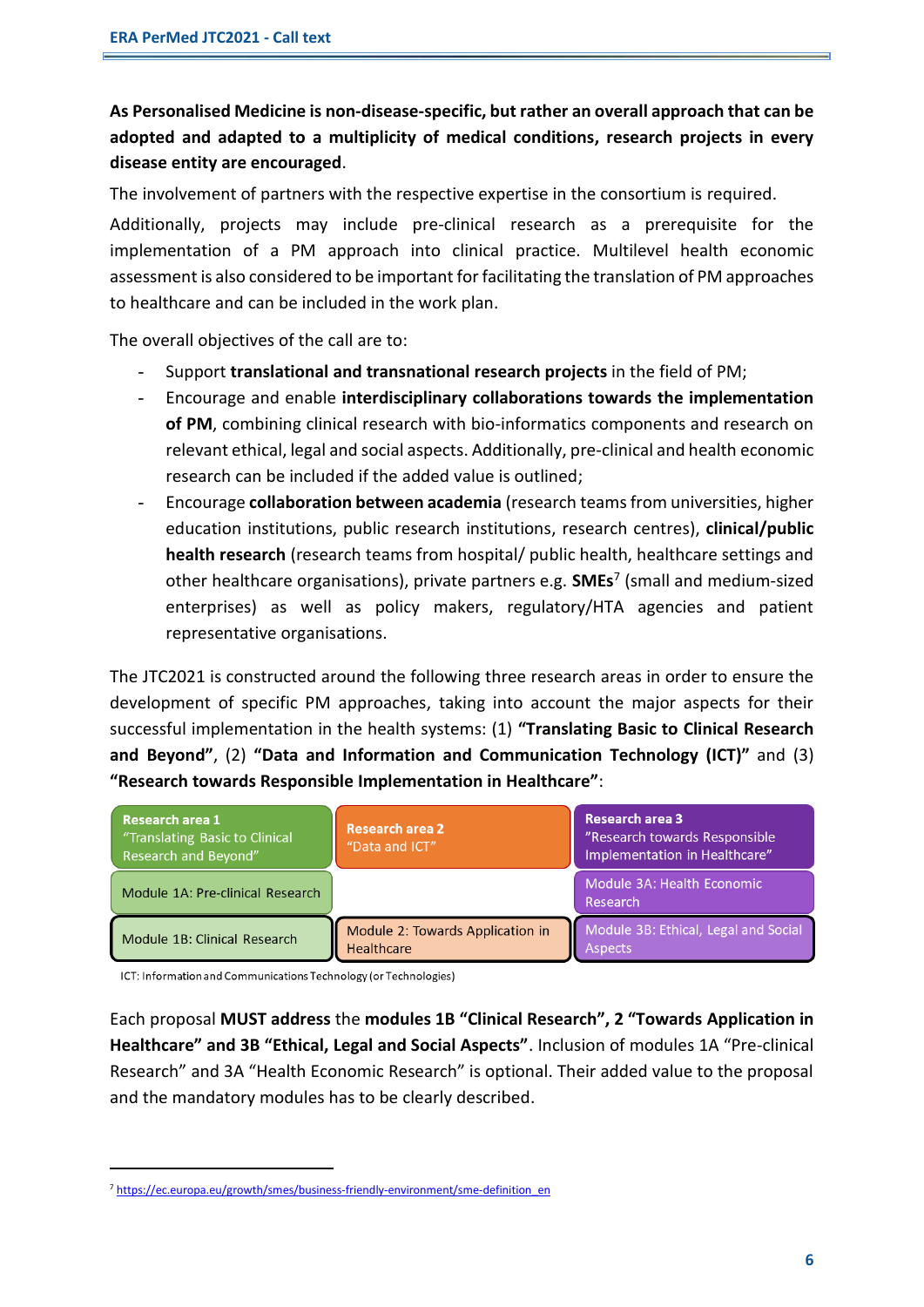|                  | Research Area 1 Research Area 2 Research Area 3 |          |           |
|------------------|-------------------------------------------------|----------|-----------|
| <b>Mandatory</b> | Module 1B                                       | Module 2 | Module 3B |
| Optional         | Module 1A                                       |          | Module 3A |

Assessment of the coherent integration and combination of the different research areas and modules in the proposals is part of the evaluation process.

#### **Research Area 1:** *"Translating Basic to Clinical Research and Beyond".*

Research on the application and validation of known biomarkers in clinical practice and for the development of diagnostic and clinical decision support tools; on the therapeutic targets (including data e.g. obtained by omics approaches, dynamic simulations, imaging, biomarker monitoring, etc.) to predict, for example in advance of a specific therapy, the response of the patient in a dedicated stratification process or to adapt an ongoing therapy. The inclusion of a strategy to ensure the robustness and reproducibility of results is strongly encouraged. Research proposals should outline how implementation of the technology and research findings will be transformed into clinical practice and address regulatory questions conflicting with the implementation.

Optional additional topics for the JTC2021 (module 1A): Improving exchange between basic and clinical research to allow the transition from bench to bedside (e.g. by translational science, transferring pre-clinical technologies/other predictive tools to clinical application) but also vice versa by using, for example, existing clinical databases, repositories and cohorts, and by sharing experiences obtained in conventional and innovative clinical studies/trials. Appropriate validation strategies according to the translational gap to be bridged should be described.

#### **Module 1A: Pre-clinical Research**

#### **Scope**

- Development and implementation of high-throughput pre-clinical predictive models for (A) validation of data and hypotheses from human population, clinical, molecular and genomics studies and/or (B) prediction of clinical outcome. This may include *in silico* models, cell culture/co-culture, organoids and animal models, etc.
- Classification of diseases at the molecular level, which can be instrumental for supporting successful clinical implementation of PM, including pre-clinical studies for the validation of biomarkers that can be used in diagnosis, prognosis and prediction of response to treatment.
- Validation and characterisation of the role of biomarkers in predictive medicine for future prevention, assessment and management of diseases (in preclinical models, in terms of reproducibility, safety and efficiency).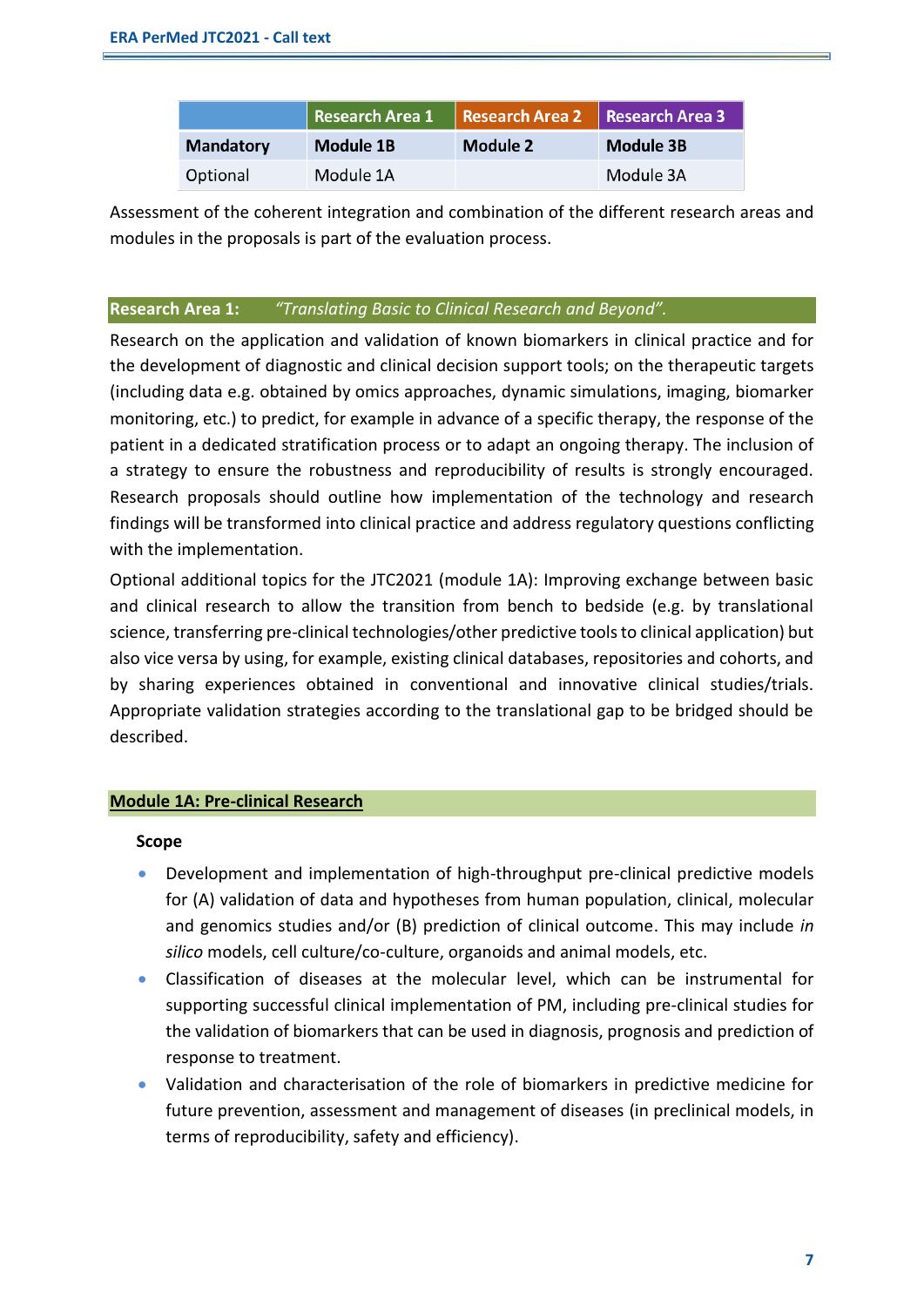#### **Mandatory Module 1B: Clinical Research**

#### **Scope**

- Improvement, validation and combination of analytical tools and methods (e.g. imaging, physiological monitoring, omics or other biomarkers) for diagnostics and treatment using integrated analytical methods, allowing the discovery and validation of molecular and environmental factors (including co-morbidities, ethnic and sexrelated differences) that can be used for patient stratification and treatment decisions.
- Pharmacokinetics and pharmacodynamics studies in preparation of clinical trials.
- Development and evaluation of concepts for innovative clinical trial methodologies, suitable for PM approaches, taking into account the fact that more flexible and innovative trial design is needed, considering both health benefits and health economics (see also Module 3A). Development of novel strategies that will enable clinical scientists to accelerate the transition from clinical observation to diagnostic development.
- Development of new concepts and stratification strategies in exploratory clinical studies (for further information, see also the blue box on pages 11/12).
- Clinical, omics and environmental data integration, use of machine learning to provide the basis for more personalised treatment for patients.
- Research on the implementation of PM approaches in the treatment of patients with comorbidities.
- Clinical support tool testing and validation in clinical practice.
- Innovative m/e-health or telemedicine applications testing and validation in a clinical setting.

#### **Research Area 2:** *"Big Data and ICT<sup>8</sup> ".*

The PM approaches to be established should support the easy flow of experimental evidence and various types of data (such as omics data, data on biological samples, as well as patient outcomes) generated *in silico* or directly by patients, the robust analysis and interpretation of information and results such as clinical data (including imaging data and physiological monitoring data) among different institutions while ensuring data security and data protection.

The re-use and sharing of data through public databases are encouraged and the re-use or combination of existing tools is also welcome. Applicants have to describe both new and existing tools, methodologies, technologies and digital supports to be used in the project. This includes ICT solutions such as eHealth and mHealth solutions, and telehealth solutions for the timely and safe collection and transfer of health information; and to facilitate the use of already collected data, including electronic medical records (structured and unstructured

<sup>8</sup> Information and communications technology (or technologies)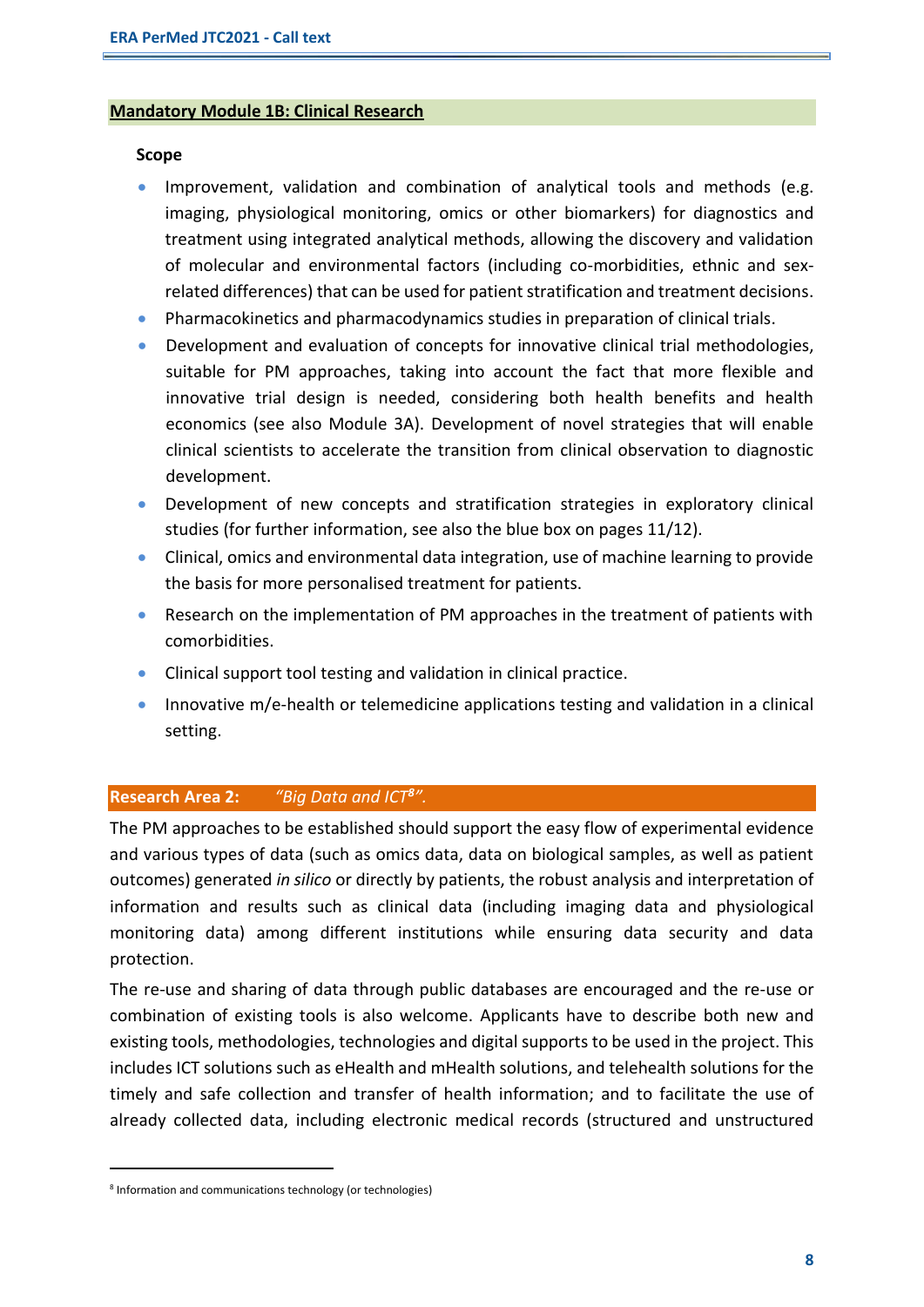sources), by respecting data security, protection and privacy on one hand, and ensuring interoperability, completeness, sufficient documentation and comparability of data on the other hand.

Outlining how the ICT solutions/decision support tools developed/used in the project will be maintained after the end of the project is also encouraged.

Applicants have to explain how data generated and used in the project will be stored and made available during and after the project.

#### **Mandatory Module 2: Towards Application in Healthcare**

#### **Scope**

- Use of large, multimodal datasets ("big data") to enable a new understanding of disease mechanisms. Application of artificial intelligence approaches to big data to find new subgroups of patients, to predict patient outcome to treatment and for biomarker validation. Research on health data integration and interpretation in order to advance PM by combining different kinds of datasets from various sources is necessary. These datasets can originate for example from large, multimodal and multi-centre public data repositories or clinical records from different sources. They can comprise data from multiple biological organisation levels or scales, for example, behavioural, physiologic, molecular and imaging data. In addition, different forms of mathematical, statistical and modelling frameworks can be used for exploring and validating data quality and information content. This might include, for example, the development of standardised strategies for cross-validating biomarkers across existing databases.
- Development of new and validation of existing innovative and easy-to-handle clinical decision support tools tailored to the needs of healthcare professionals. Such tools should provide reliable and accurate algorithmic interpretation of complex multifactorial and multimodal data (including e.g. clinically validated data and information on current diagnosis and treatment options) to be integrated in real time and accounting for expert feedback.
- Development of good practices for sample and data management in compliance with FAIR principles and GDPR. Development of core standards and joint working practices for storage, accessibility, interoperability and reusability for samples and data.
- Development of approaches for innovative use and combination of already validated and novel eHealth and mHealth solutions, such as new physiological sensor and patient monitoring technologies combined with mHealth solutions for real-time personalised feedback.
- Research on the development of innovative telemedicine applications in different healthcare systems to complement the direct contact between healthcare personnel and patients. This can be beneficial for example if there is a high risk of infection or for patients with limited mobility living in rural areas. Telemedicine approaches could also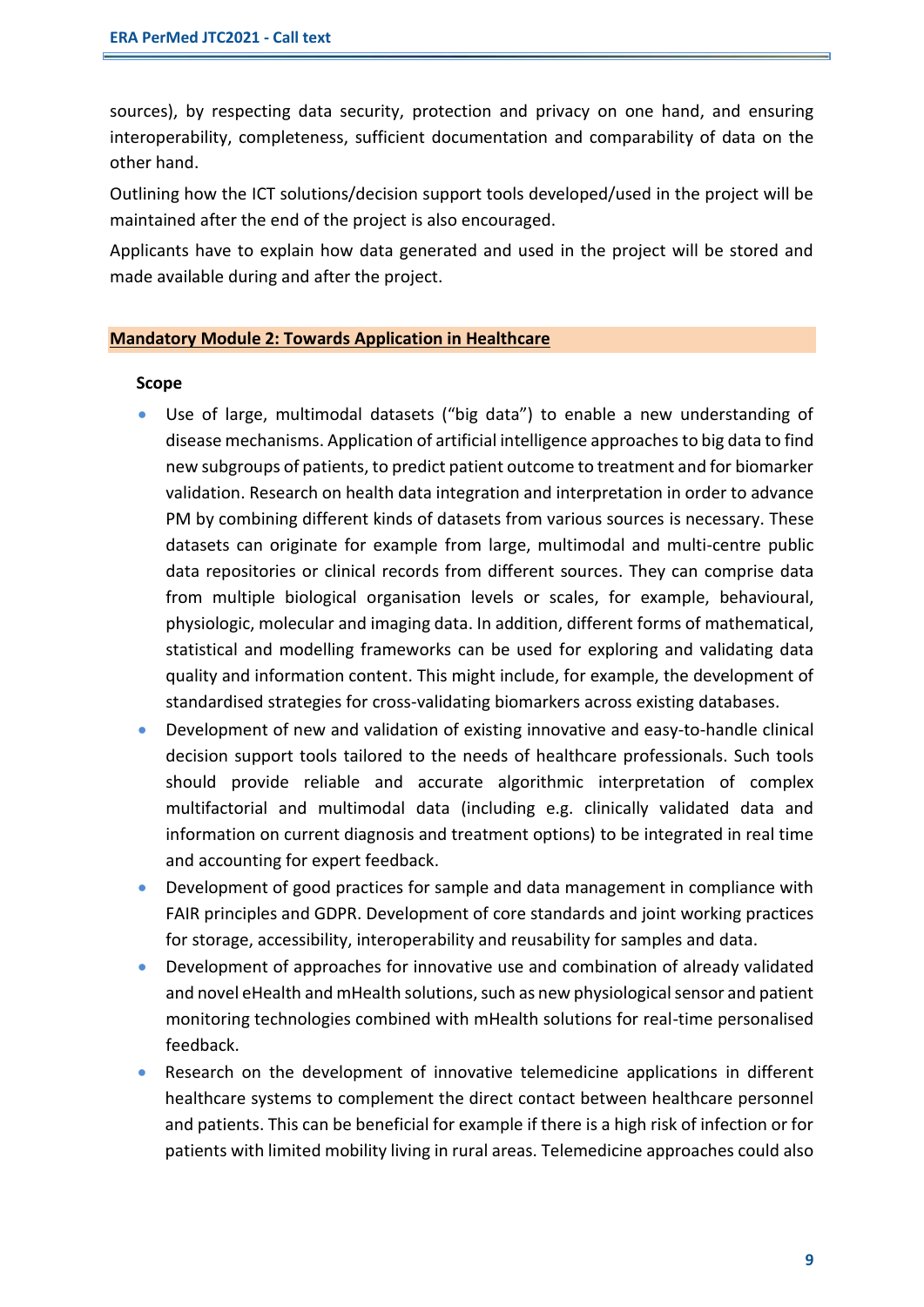be used to facilitate exchange between physicians in highly specialised centres and those in a more general healthcare setting.

#### **Research Area 3:** "*Research towards Responsible Implementation in Healthcare".*

Research on ethical, legal and social aspects (ELSA) of PM approaches, for example in the context of decision support tools or reflecting on questions of fair access to new and often expensive treatments. This could include research aiming to avoid biases due to machine learning techniques/tools and the use of artificial intelligence (AI) or research on suitable regulatory approaches for diagnostics, and drug development as well as fundamental societal challenges and patient representative involvement.

Optional topics for the JTC2021 (module 3A): Research on health economics aspects (e.g. through to market access, if applicable) is also welcome. Health economics research and payment models can assess the cost-effectiveness of PM approaches. New methods, models and tools to enable accurate assessment of PM approaches might be developed.

**The studies conducted in research area 3 and the corresponding work package should relate directly to the research question(s) addressed in research areas 1 and 2.** 

#### **Module 3A: Health Economic Research**

#### **Scope**

- Research on health economic aspects of newly innovative PM approaches, e.g. on the cost-effectiveness of these approaches for treatments, taking into account patient outcomes, quality of life, patient preferences and socioeconomic contexts.
- Research investigating whether a patient-centred, new PM approach requires refinement of – or even new – health economic and pharma-economic models, not only for the treatment of diseases, but also for prevention.

#### **Mandatory Module 3B: Ethical, Legal and Social Aspects**

#### **Scope**

- Research on ethical, legal and social aspects, when using artificial intelligence techniques: availability and suitability of data for training (machine learning algorithms), requirements on transparent and explainable decision-making, questions of responsibility and liability, potential changes in the role and self-image of physicians, privacy and personal data issues, obligation of information towards patients.
- Research on benefits and harms of genetic engineering (gene transfer technology).
- Research on the role of genetic testing in clinical practice, the clinical interpretation of test results and on the potential clinical, ethical as well as legal consequences in the context of PM.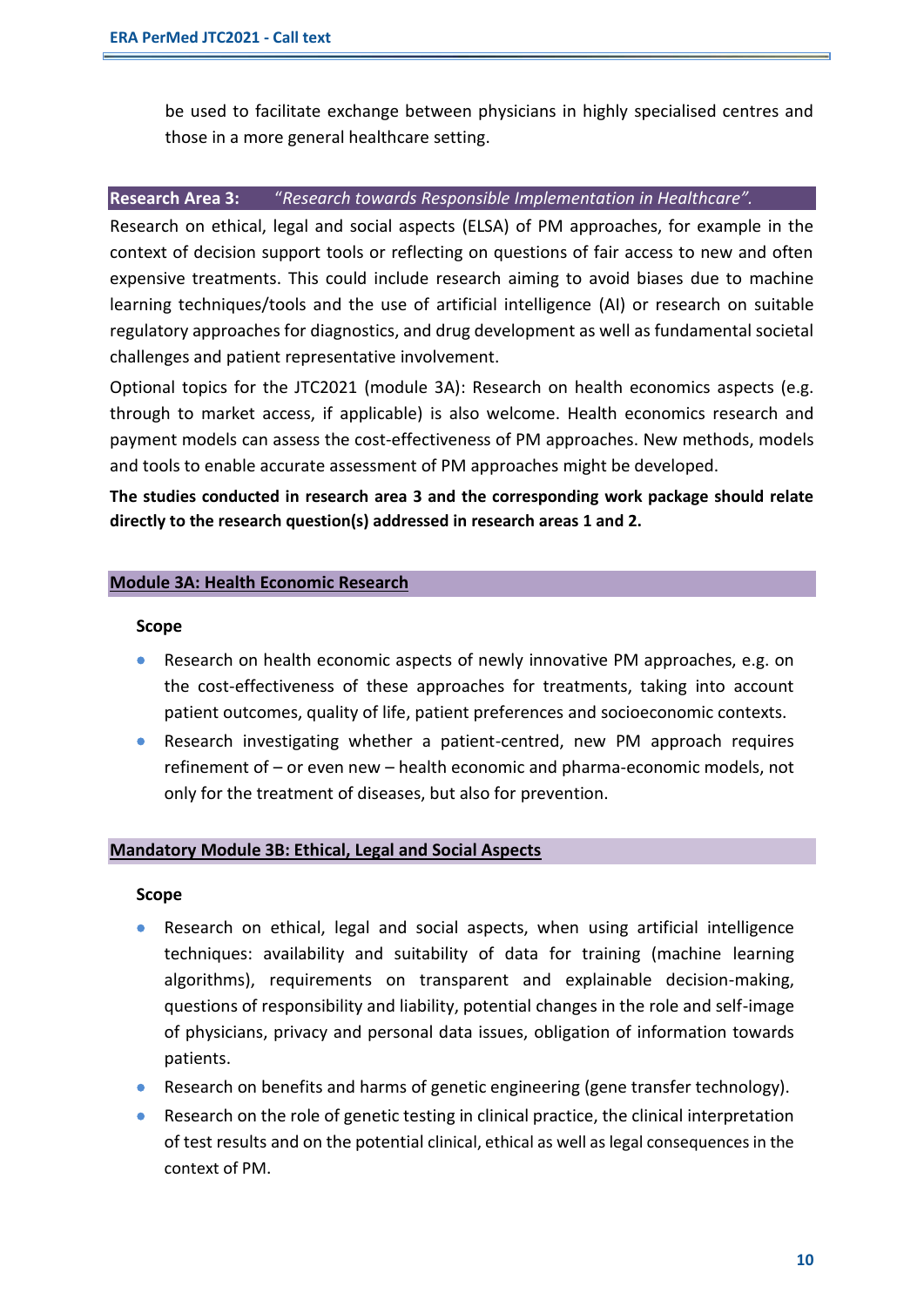- Research on how to overcome potentially biased datasets lacking (sample) heterogeneity of information (e.g. gender, mixed and diverse populations, different cultural perspectives, social inequalities, etc.). This may also include the reflection on defining norms within decision support tools (definition on what is defining a "normal/healthy" status).
- Research on the personal/individual (objective vs. subjective) component during the creation of decision support tools (i.e. ethics applied to develop, program and train the decision support tool).
- Development of strategies for regulatory approval of clinical decision systems based on statistical learning, machine learning and artificial intelligence technologies.
- Research on the use of the decision support tools in the prevention and stratification of the healthy society/population and fair access to these tools for all citizens and populations.
- Right to know/not to know and sharing of research findings: how to use artificial intelligence predictive tools, finding a balance between patients' rights and research needs.
- Research on how to enable stakeholder exchange and collaboration (including all different key contributors – academic researchers from different disciplines, healthcare providers, industry/pharma and regulatory authorities, as well as citizens, patient representatives and communities, regardless of their social, environmental and economic conditions) including all essential key players in the development of PM approached from the very beginning of a study.
- ELSA research on the provision of equal access to PM approaches for all patients regardless of economic, educational or geographic status (including research on the effect of PM on social inequalities).

Small-scale exploratory clinical studies are within the scope of the call.

**ERA PerMed can support exploratory clinical studies,** including those with a smaller number of patients/volunteers that aim to demonstrate the feasibility of early diagnosis and/or stratification of patients for existing drugs, for example. Exploratory clinical studies submitted to this call should be designed to allow further scalability, although their escalation is not part of this joint call.

Proposals must adhere to the requested budget and time frame of the planned studies. Studies should be finalised within the 3-year funding period of the call. **ERA PerMed** will only fund those parts of the proposed study that address the aims of the call.

**ERA PerMed supports exploratory clinical studies** that assess the viability of a future study (e.g. clinical trial):

• **Pilot studies** in which the future definitive study, or parts of it, including the randomisation or non-randomisation of participants, is conducted on a smaller scale (piloted) to assess its feasibility. Pilot studies should resemble the main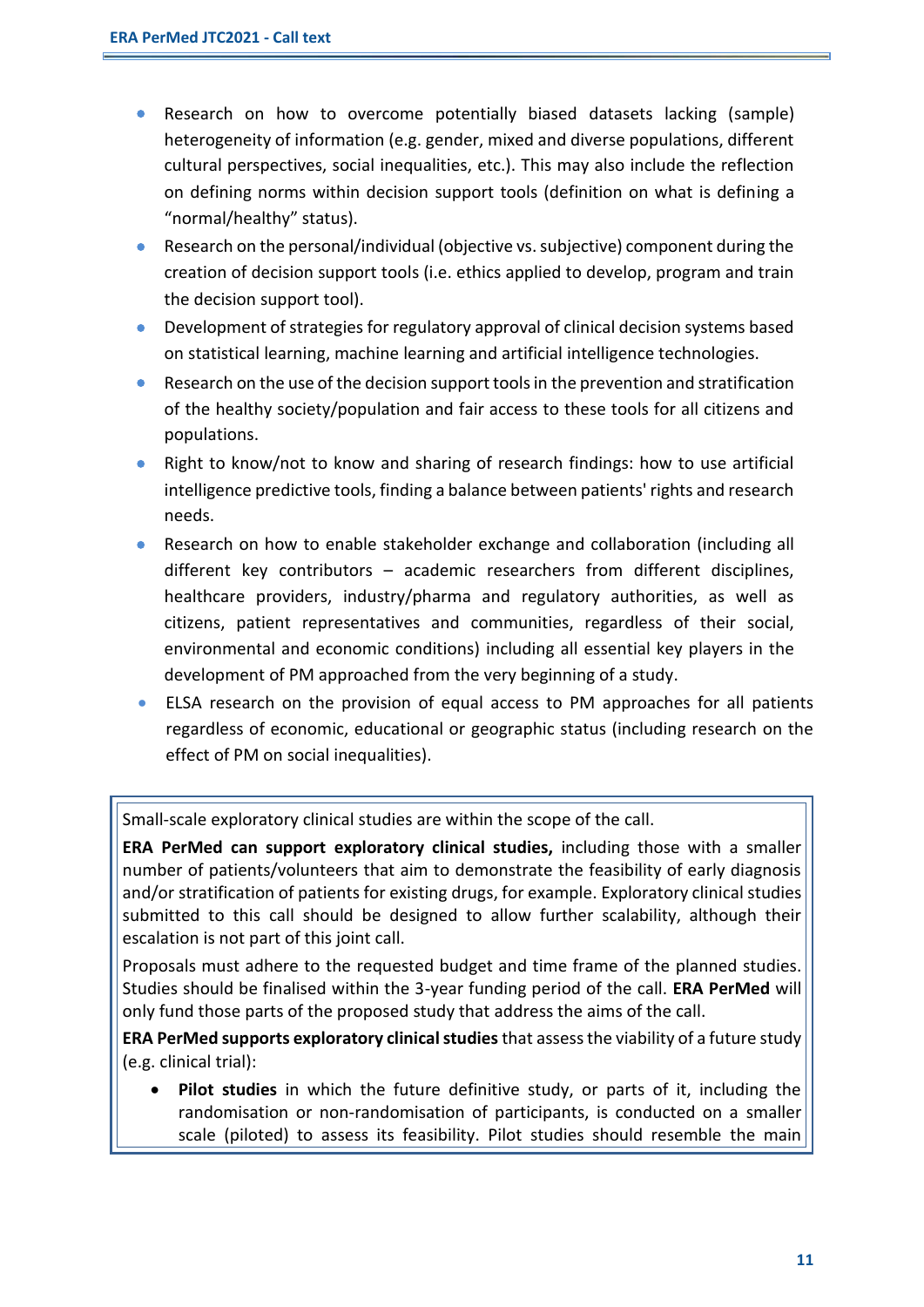(future) study in the relevant respects, including the assessment of the primary outcome.

• **Feasibility studies that are not pilot studies**, such as those in which the investigators attempt to answer a question about whether some element of the future intervention is deemed feasible. In contrast to pilot studies, in this kind of study, no part of the future study is being conducted on a smaller scale. Feasibility studies that are not pilot studies serve to estimate important parameters that are needed to design the main study.

**Proposals including an exploratory clinical study must, at the full-proposal stage, include as an Annex the duly filled out form for "Exploratory Clinical Studies" (template available on the [ERA PerMed website\)](http://www.erapermed.eu/joint-calls/).** Investigators must demonstrate that the required number of patients/individuals can be recruited in the defined period for the clinical exploratory study.

**Clinical trials** that include a larger number of patients, for example for the identification or development of novel drugs, **are beyond the scope of the call**.

#### **Please note**:

The Technology Readiness Levels (TRL)<sup>9</sup> funded differ between the participating funding organisations. Please check the regional/national regulations ("Guidelines for Applicants").

**Regional/national eligibility rules apply for the funding of different research areas and modules as well as for the funding of clinical studies (see also Annex II and "Guidelines for Applicants"). Therefore, applicants are strongly advised to contact their relevant funding organisation (see also Annex I) and to carefully read the regional/national eligibility rules ("Guidelines for Applicants", Annex 2) prior to submission.**

#### Aspects to be considered during the construction of proposals

Proposals **must be interdisciplinary and clearly demonstrate the potential impact on PM** as well as **the added value of the transnational collaboration**: sharing of resources (registries, diagnoses, biobanks, models, databases, electronic health records, diagnostic and bioinformatics tools, etc.), platforms/infrastructures, interoperability of data harmonisation strategies and sharing of specific know-how. In order to achieve these goals, the necessary expertise and resources should be brought together from academia, clinical/public health sector and private partners. The research teams within a consortium should include investigators from a broad range of relevant scientific disciplines and research areas, and have the necessary expertise to achieve the proposed objectives. The individual project partners of the joint applications should be complementary. The proposed work should contain novel, innovative, ambitious ideas and promote innovative PM solutions to move from scientific

<sup>&</sup>lt;sup>9</sup> Horizon 2020 scale for TRL: [https://ec.europa.eu/research/participants/data/ref/h2020/other/wp/2016\\_2017/annexes/h2020-wp1617](https://ec.europa.eu/research/participants/data/ref/h2020/other/wp/2016_2017/annexes/h2020-wp1617-annex-g-trl_en.pdf) [annex-g-trl\\_en.pdf](https://ec.europa.eu/research/participants/data/ref/h2020/other/wp/2016_2017/annexes/h2020-wp1617-annex-g-trl_en.pdf)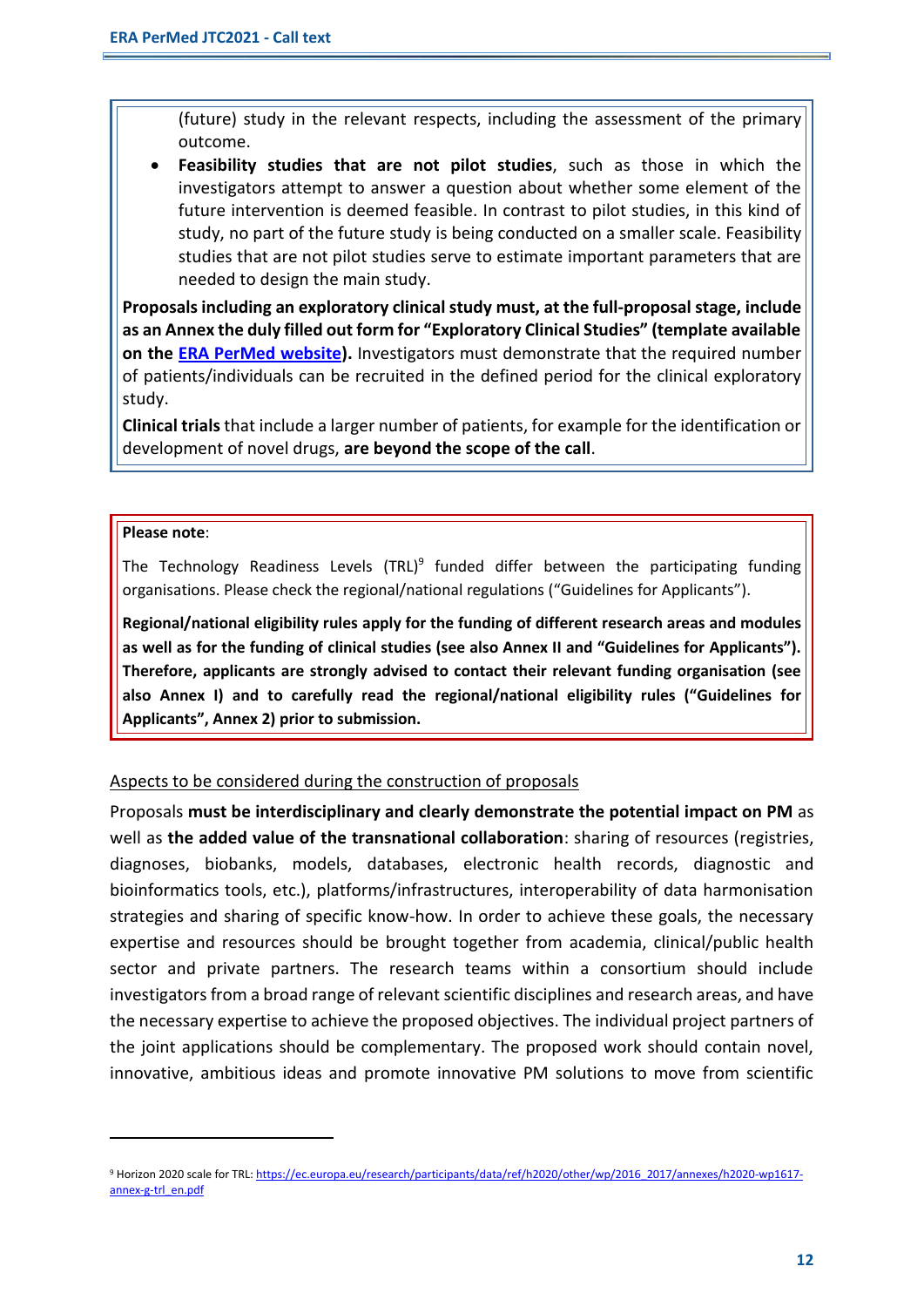value to benefit for patients (including analyses of applicability to medical care in terms of money, time, resources, technical feasibility, etc.).

Consultation prior to proposal submission with stakeholders relevant for a successful implementation into healthcare (e.g. regulatory authorities or health insurance providers) is recommended. The outcome of these discussions and their impact on the project's concept should be described in the proposal.

**Consortia are asked to clearly demonstrate and describe how the selected research areas and modules are integrated in the proposal and addressed in the work plan. To address a module/research area adequately, there has to be a dedicated work package in the work plan with a topic fitting to the module. In addition, the partner responsible for the respective work package needs to have the appropriate expertise.** The fulfilment of these two points as well asthe coherent integration and combination of the different research areas and modules in the proposals will be part of the evaluation process (see also page 22: "*3. Quality and efficiency of the implementation"*).

Active participation of early-career researchers/scientists in project proposals is encouraged. An early-career researcher/scientist is someone who has been awarded his/her first PhD/MD or equivalent doctoral degree at least 2 and up to 10 years prior to the proposal submission deadline.

#### Patient involvement

**ERA PerMed strongly encourages the active involvement of members of the public in the proposed research projects**. This includes patients, citizens/potential patients, healthcare providers, people who use health and social care services, as well as patient organisations. The goal is to raise awareness, share knowledge and improve dialogue between researchers, healthcare providers, policy-makers, industry and citizens.

Accordingly, consortia submitting proposals to this call are asked to describe the level of public involvement in the research throughout the various stages of research design, conduct, analysis and dissemination. The extent of citizen/patient involvement may vary according to the context of the study proposed and regional/national regulations of participating funding organisations. The involvement of patient representatives/organisations in research proposals submitted to this call is part of the evaluation: "*2. Impact*: *c. Involvement of pertinent patient organisations, patient representatives (if available/applicable)"* and "*3. Quality and efficiency of the implementation:* e. *Coherent integration of all kind of project partners (e.g. academia, clinical/public health sector, industry partners/SME, Patient representative/organisation) needed to successfully accomplish the proposed work".*

Involving members of the public from the very beginning in research projects can improve quality and relevance by:

• Providing a different perspective – consortia can benefit from the experiences of those who are using the service or living with a health condition;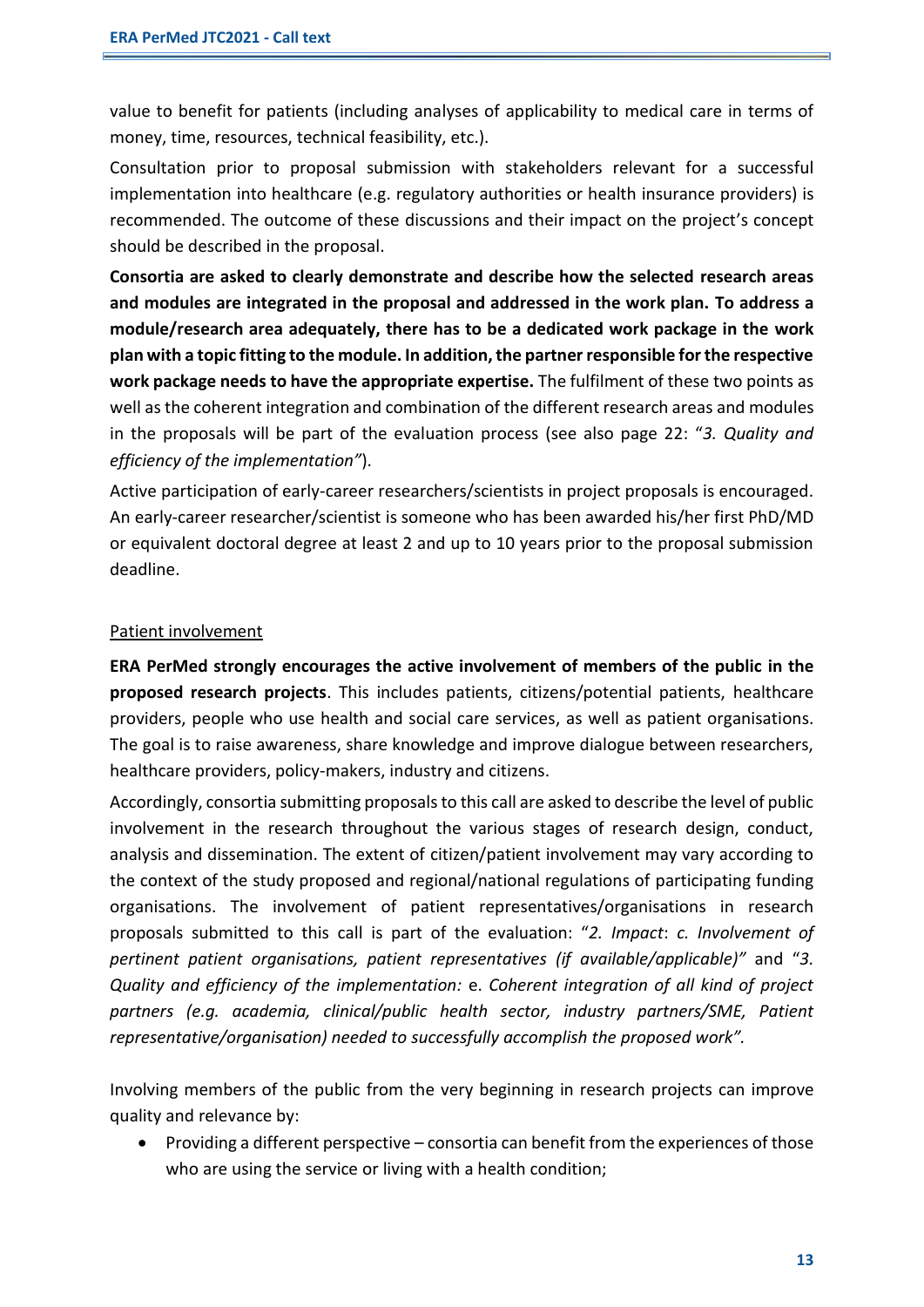- Encouraging the use of clear and accessible language, and content of information in documents provided to the wider public;
- Helping to ensure that the methods proposed for the study are suitable and sensitive to the situations of potential research participants;
- Helping to ensure that the research considers outcomes that are important to the public;
- Helping to increase the participation/recruitment of potential participants in research by making the research more comprehensive and therefore acceptable.

In addition, involving members of the public ensures that research considers broader principles of citizenship, accountability and transparency.

#### Inclusion of sex, gender analysis $10$  and/or underrepresented populations

Applicants are strongly encouraged to integrate sex and gender considerations as well as underrepresented populations, or underrepresented patient sub-groups (e.g. children or elderly) in proposals submitted to the **ERA PerMed** call. This includes not only the **sex distribution of research teams**, but also the **inclusion of sex and/or gender analysis in the research** itself. This applies especially when patients are involved in the proposal. A project is considered sex- and gender-relevant when it concerns individuals or groups of people and/or when its findings may affect individuals or groups.

The inclusion of gender and/or sex analysis is part of the evaluation and represents one evaluation sub-criterion in "*2. Impact*", "*f. Consideration of sex aspects and underrepresented populations in research teams. Inclusion of sex and/or gender analysis and underrepresented populations in the research, if applicable*" (page 22).

#### Scientific Data Open Access Policy

Proposals should explain how the data gathered through the project would be available (findable, accessible, interoperable and re-usable) to the wider research community, even after the end of the project. In addition, **ERA PerMed** expects proposals to develop data management plans (DMPs) according to international state-of-the-art standards for data security (following the **FAIR principles**<sup>11</sup> **, the General Data Protection Regulation**<sup>12</sup> **and in accordance with Ethical principles<sup>13</sup> for data management)**. The DMP represents an essential document for the implementation of the research, as it helps to define the responsibilities of

<sup>11</sup> findable, accessible, interoperable and reusable (FAIR):

 $10$  Applicants are encouraged to visit the further link and to complete the modules in order to increase the quality of their applications concerning the integration of sex and gender-based considerations[: http://www.cihr-irsc.gc.ca/e/49347.html.](http://www.cihr-irsc.gc.ca/e/49347.html) Please consider also the work of the European commission on gender equality in research[: https://ec.europa.eu/research/swafs/index.cfm?pg=policy&lib=gender](https://ec.europa.eu/research/swafs/index.cfm?pg=policy&lib=gender) .

[http://ec.europa.eu/research/participants/data/ref/h2020/grants\\_manual/hi/oa\\_pilot/h2020-hi-oa-data-mgt\\_en.pdf](http://ec.europa.eu/research/participants/data/ref/h2020/grants_manual/hi/oa_pilot/h2020-hi-oa-data-mgt_en.pdf) <sup>12</sup> <https://gdpr-info.eu/>

<sup>13</sup> http://ec.europa.eu/research/participants/data/ref/h2020/grants\_manual/hi/ethics/h2020\_hi\_ethics-self-assess\_en.pdf, [http://ec.europa.eu/research/participants/data/ref/h2020/grants\\_manual/hi/ethics/h2020\\_hi\\_ethics-data-protection\\_en.pdf](http://ec.europa.eu/research/participants/data/ref/h2020/grants_manual/hi/ethics/h2020_hi_ethics-data-protection_en.pdf)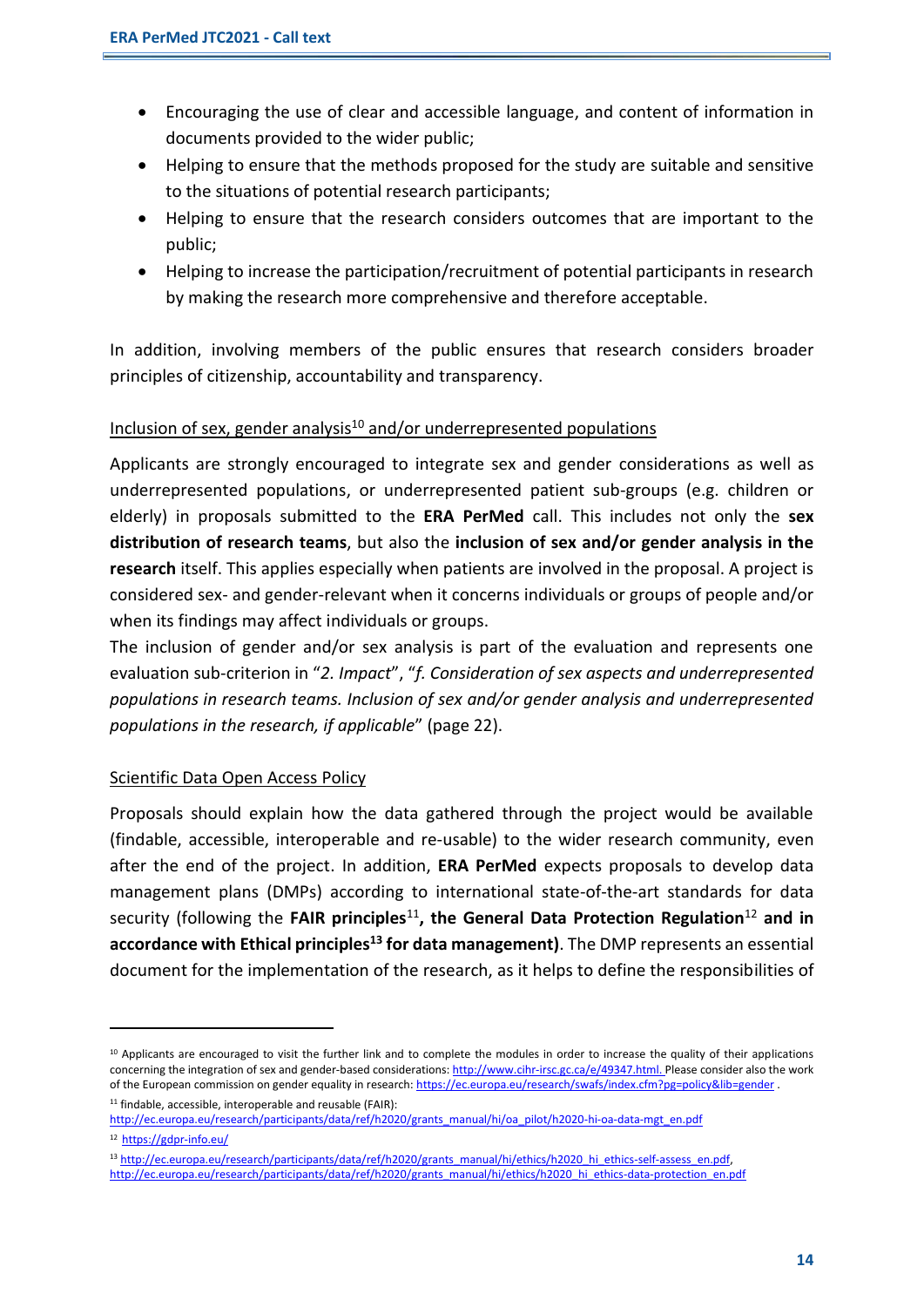research data management ahead of the start of the project. Consortia of projects selected for funding must submit a detailed DMP (template available on the **[ERA PerMed](http://www.erapermed.eu/joint-calls/)** website). The project coordinator is responsible for sending the complete DMP to the JCS no later than three months after the official start of the project.

Compliance with the DMP must be reported in each annual scientific project progress report. Publication of scientific outcomes of the project is subject to open access, and a corresponding budget should be allocated for this in the proposal's budget plan.

## **4. APPLICATION**

#### **A. FUNDING RECIPIENTS**

Eligibility criteria:

- Only transnational projects will be funded.
- **Each consortium submitting a proposal must involve at least three partners eligible for funding from three different countries whose funders participate in the call** (see list above). All three legal entities must be independent of each other.
- At least **two partners** out of the minimum three eligible project partners of the consortium must be **from two different EU Member States or Associated Countries**.
- The **project coordinator must be eligible to be funded** by his/her regional/national participating funding organisation.
- **The maximum number of partners per project at the pre-proposal stage is six. At the full-proposal stage, the consortium may be expanded to up to seven partners in total only by inclusion of a partner from an underrepresented country.** A list of underrepresented countries will be provided to the coordinators invited to submit fullproposals. 14
- **Within one consortium, no more than two partners from the same country participating in the call will be accepted, including those partners with their own funding.** For some funding agencies, the maximum number of eligible partners that can be funded in one project is limited to one (see also "Guidelines for Applicants" for individual funding rules).
- Partners not eligible for funding by one of the organisations participating in this JTC (e.g. from non-funding countries or not fundable according to the regional/national regulations of the participating funding organisations) may participate in projects provided that they demonstrate, with the full-proposal submission, that their economic and human resources have already been secured and will be available at the

<sup>&</sup>lt;sup>14</sup> Widening concept: Consortia are allowed to include in the full-proposal phase a new project partner that is eligible to receive funding from a funding organisation that is underrepresented in the first stage of the call and that agrees to participate in the widening option.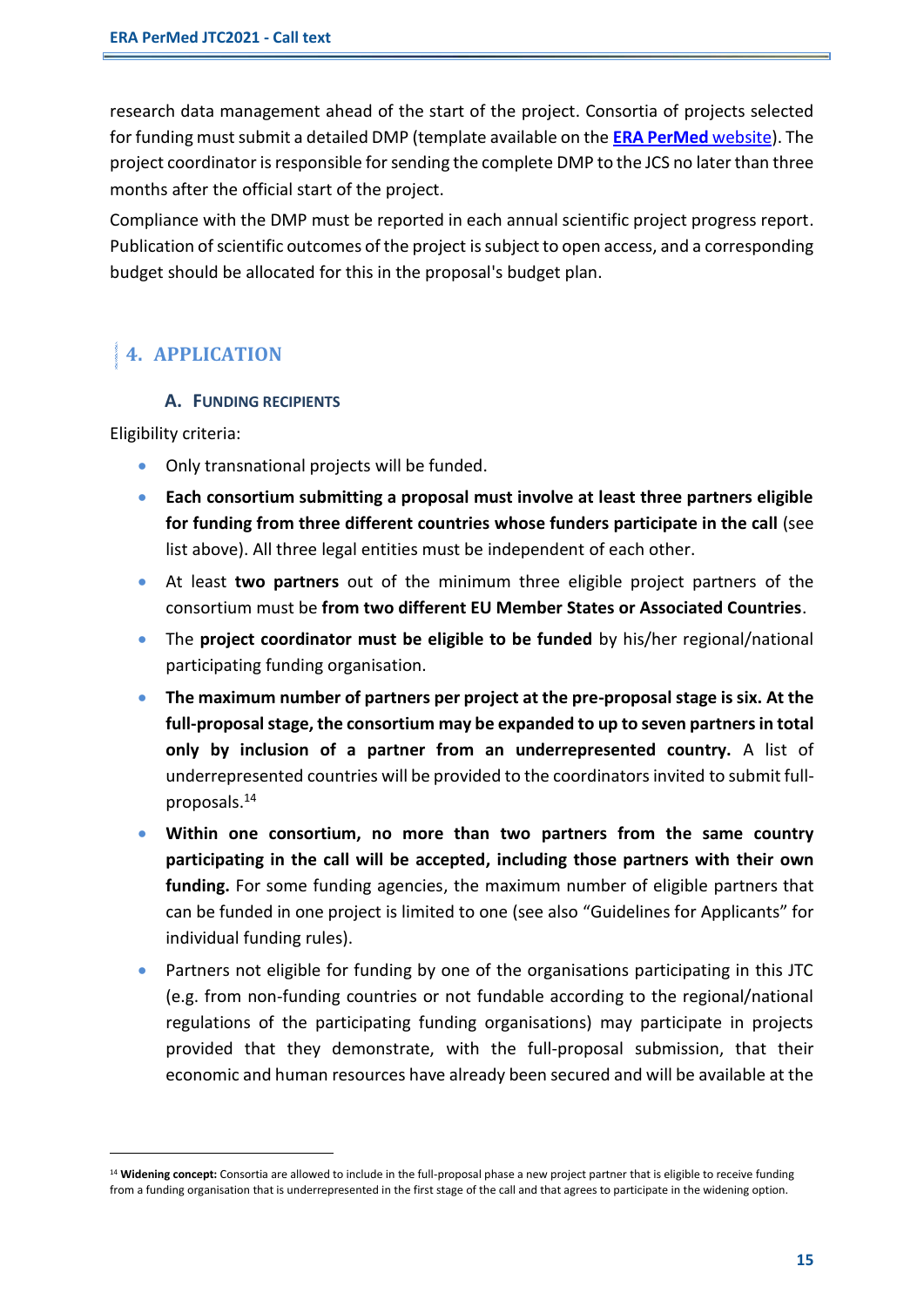start of the project. **No more than one partner with its own funding is allowed** in consortia with at least three partners eligible for funding.

Joint research proposals may be submitted by applicants belonging to the following categories (subject to regional/national funding regulations; see "Guidelines for Applicants"):

- **A. Academia** (research teams working in universities, other higher education institutions) **or research institutes;**
- **B. Clinical/public health sector** (research teams working in hospitals/public health and/or other healthcare settings and health organisations). Participation of clinicians (e.g. medical doctors, nurses) in the research teams is encouraged;
- **C. (Industry) Private partners, e.g. SME**<sup>15</sup> (small and medium-sized enterprises)**.**

**Consortia submitting applications to this call are strongly encouraged to include partners from different categories (A, B and C) in line with the crosscutting/multidisciplinary nature of the call, where the aim is to include partners at different levels in the value chain.** The number of participants, the category of partner organisations and their research contribution should be appropriate for the aims of the research project and should be reasonably balanced in terms of international participation. Each collaborative project should represent the critical mass necessary to achieve ambitious scientific goals and should clearly demonstrate added value for the cooperation.

Research groups, SMEs and industry partners (non-SMEs) not eligible for funding by one of the organisations participating in this joint transnational call (e.g. from non-funding countries or not fundable according to regional/national regulations of the participating funding organisations) may participate if they are able to secure their own funding. Such partners must state in advance their source of funding for the project. They are treated as full partners and must be included in the pre- and full-proposal templates as such. Please be aware that **no more than one partner with its own funding** is allowed in consortia that comprise at least 3 partners eligible for funding (i.e. proposals with 4-6 partners in total, including the partner with its own funding, in the pre-proposal stage, and up to 7 for full-proposals). A letter of commitment must be included as an annex to the proposal in the full-proposal step summarising the commitment of this partner to the project and demonstrating the source of funding. The budget of a non-funded partner shall not exceed 30% of the total transnational project budget requested.

To collect the necessary patient data and/or samples for the proposed study, a consortium may need to collaborate with other centres. If the only role of those centres is to provide patients' data and/or samples for the study, they will not be treated as partners of the consortium but can be included otherwise, e.g. via cooperation agreements or subcontracting.

<sup>15</sup> [https://ec.europa.eu/growth/smes/business-friendly-environment/sme-definition\\_en](https://ec.europa.eu/growth/smes/business-friendly-environment/sme-definition_en)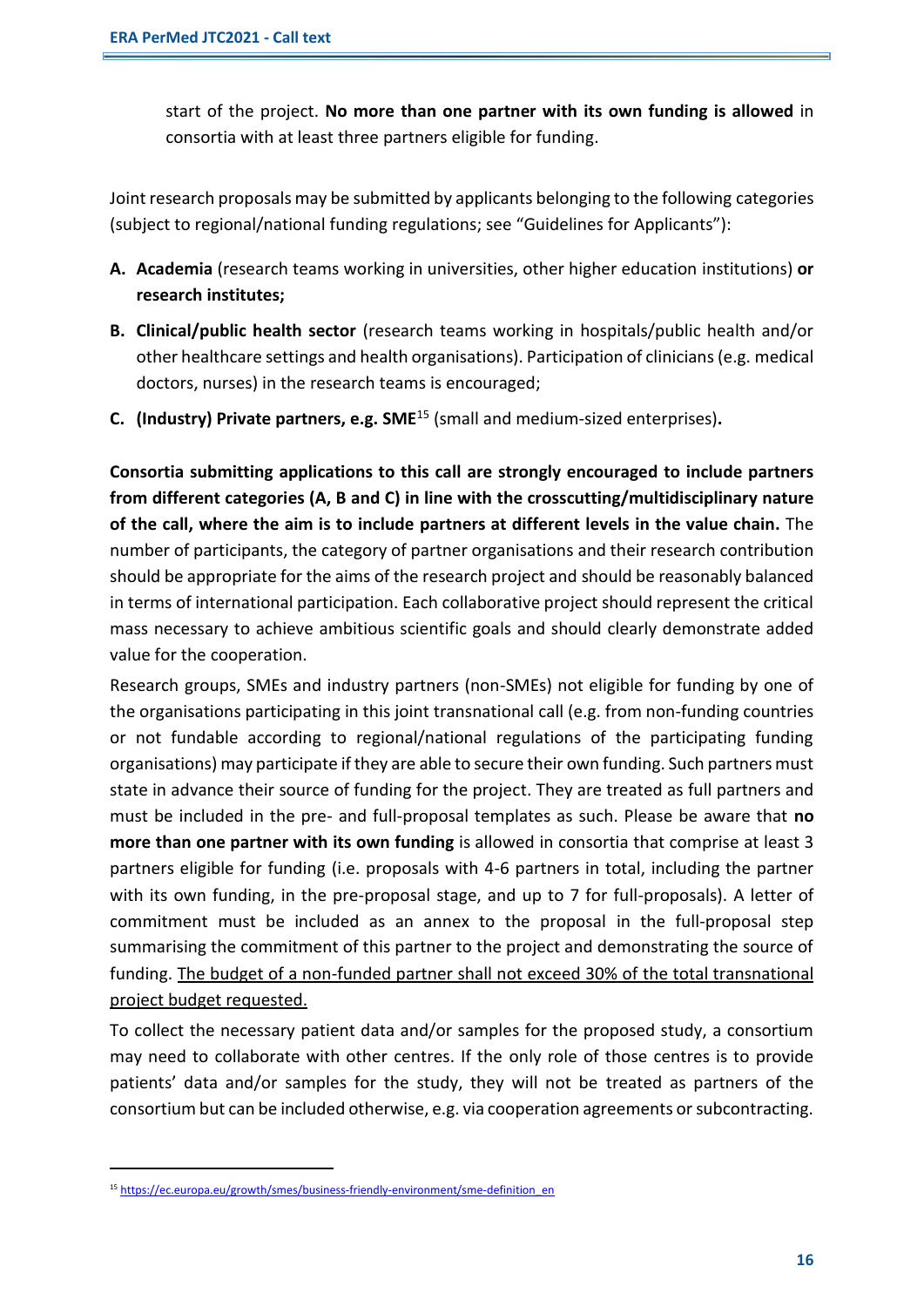| Number of partners in the proposal*            |   | <b>Pre-proposal</b> |  | <b>Full-proposal</b><br>(only by inclusion of one<br>underrepresented country) |  |
|------------------------------------------------|---|---------------------|--|--------------------------------------------------------------------------------|--|
|                                                | 3 |                     |  | 6                                                                              |  |
| Maximum number of partners with own<br>funding | 0 |                     |  |                                                                                |  |
| Maximum number of partners per<br>country      |   |                     |  |                                                                                |  |

\* minimum 3 partners eligible for funding from three different countries participating in the call.

Each project partner has to be represented by **one principal investigator**. Within a joint proposal, each project partner's principal investigator will be the contact person for the JCS and the relevant regional/national funding organisation. Each consortium must nominate one **project coordinator** from among the project's principal investigators. The nomination of a cocoordinator is not allowed. The coordinator must be eligible to be funded by his/her regional/national participating funding organisation. The project coordinator will represent the consortium externally and in his/her dealings with the JCS and the **Call Steering Committee**<sup>16</sup> **(CSC)**, and will be responsible for its internal scientific management such as project monitoring, reporting, intellectual property rights (IPR) management and contact with the JCS.

Although proposals will be submitted jointly by research groups from several regions/countries, research groups will be funded by the respective funding organisation of the region/country from which they have applied. Applicants are therefore subject to the eligibility criteria of the respective funding organisations (see also Annex II and "Guidelines for Applicants"). They should therefore read the funding rules and eligibility criteria of their funding organisations carefully. **Applicants are strongly advised to contact their relevant funding organisation (see also Annex I) prior to submission; please note that this step might be mandatory for some regions/countries.**

If a **partner** is found to be ineligible by one of the funding organisations after the formal check, the entire proposal may be rejected without further review. For a definition of eligible partners, see "Guidelines for Applicants", the regional/national regulations, and contact your regional/national funding organisation (see also Annex I).

Nevertheless, the applicant can apply for a redress procedure. The redress procedure within ERA PerMed pertains to the eligibility-checking process only; it is not an automatic re-evaluation, and the judgement of appropriately qualified experts is not called into question.

<sup>&</sup>lt;sup>16</sup> Call Steering Committee: comprises a single representative from each country's/region's funding organisation.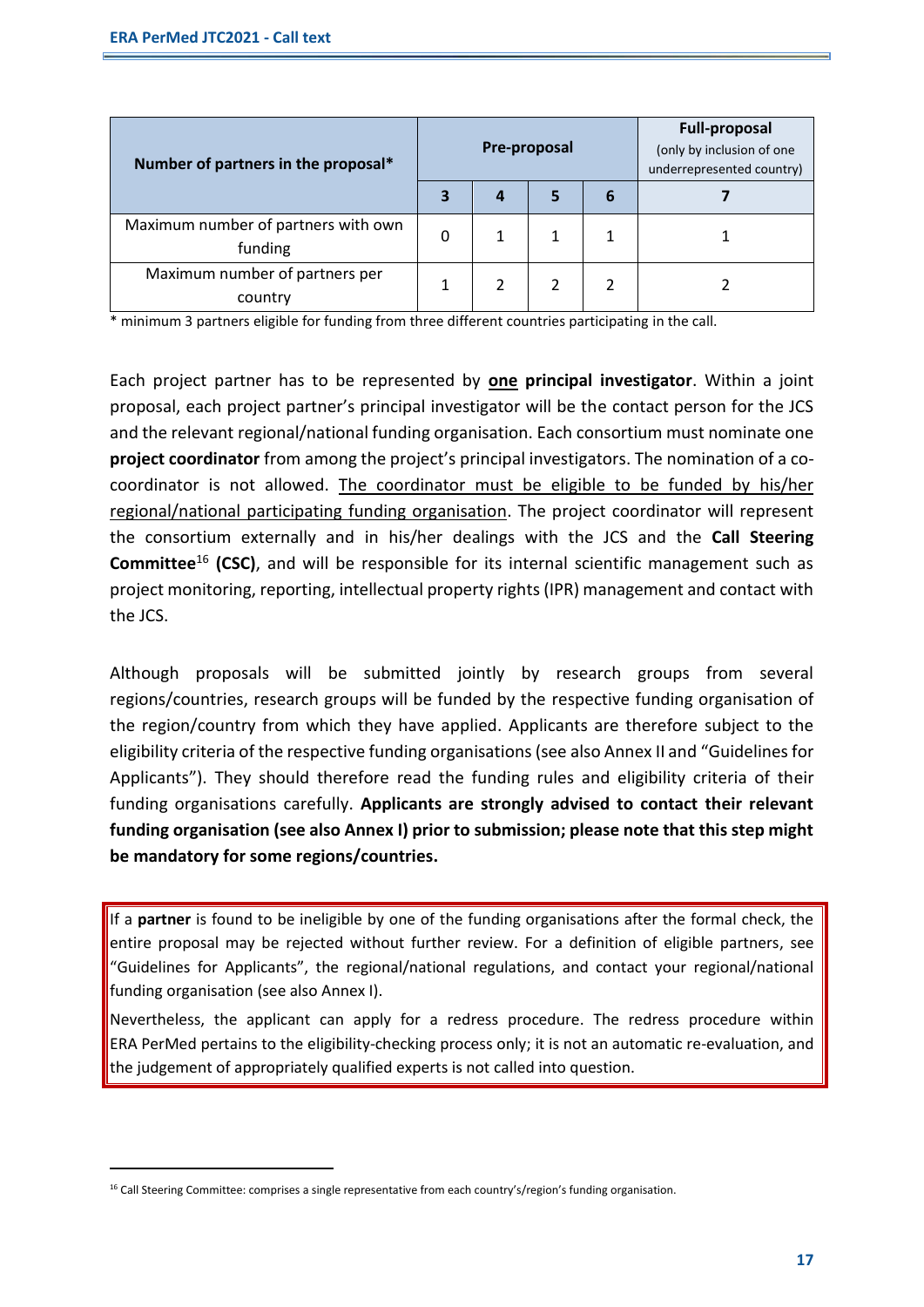For regional/national eligibility reasons, applicants must indicate in the pre-proposal form if the study submitted is subject to other evaluation processes, such as other joint transnational calls and regional/national calls. Applicants shall avoid applying to different calls for same research activities. Double funding is not allowed.

#### **B. FINANCIAL AND LEGAL ASPECTS**

The maximum duration of the projects is three years in accordance with **ERA PerMed** funding organisation regulations. The studies performed should be finalised at the latest within the third year of the funding period. **Eligible costs and funding provisions may vary according to the respective funding organisation's regulations**. Project partners must refer and adhere to their own regional/national regulations and scientific remits, as detailed in the relevant regional/national announcements (see Annex II).

#### **C. SUBMISSION OF JOINT PROPOSALS**

A **two-step submission and evaluation procedure** for the joint applications has been established: pre-proposals and full-proposals. In both phases, one joint proposal document shall be prepared by the partners of a joint transnational project. The document must be submitted to the JCS by the project coordinator by uploading it on the electronic submission system [\(https://ptoutline.eu/app/erapermed2021\)](https://ptoutline.eu/app/erapermed2021). The proposals must be written in English, must follow the template form in terms of overall size and section pages and characters limits, and must strictly adhere to the "Guidelines for Applicants". The pre-proposal form can be downloaded from the **ERA PerMed** website [\(http://www.erapermed.eu/joint-calls/\)](http://www.erapermed.eu/joint-calls/).

Pre-proposals that do not use the respective template will be declared ineligible.

**Pre-proposals** must be received by the JCS in electronic format no later than **4 March, 2021 at 17:00 CET**.

The decision on which applicants are selected to submit a full-proposal will solely be communicated by the JCS to applicants as soon as possible around 13<sup>th</sup> May 2020. The JCS will send a full-proposal application template to the coordinators of those research proposalsthat are recommended for the full-proposal stage.

**Full-proposals** must be received by the JCS in electronic format no later than **17 June, 2021 at 17:00 CEST**. Please note that **joint full-proposals will be accepted only from those applicants explicitly invited to submit by the JCS.** Full-proposals that do not use the respective template are ineligible.

In general, fundamental changes between the pre- and full-proposals concerning the composition of the consortia, objectives of the project or requested budget will not be accepted. The CSC may, however, allow such changes in exceptional cases, duly justified to the JCS.

Further information on electronic submission of pre- and full-proposals is available on the **ERA PerMed** website [\(http://www.erapermed.eu/joint-calls/\)](http://www.erapermed.eu/joint-calls/) and in the "Guidelines for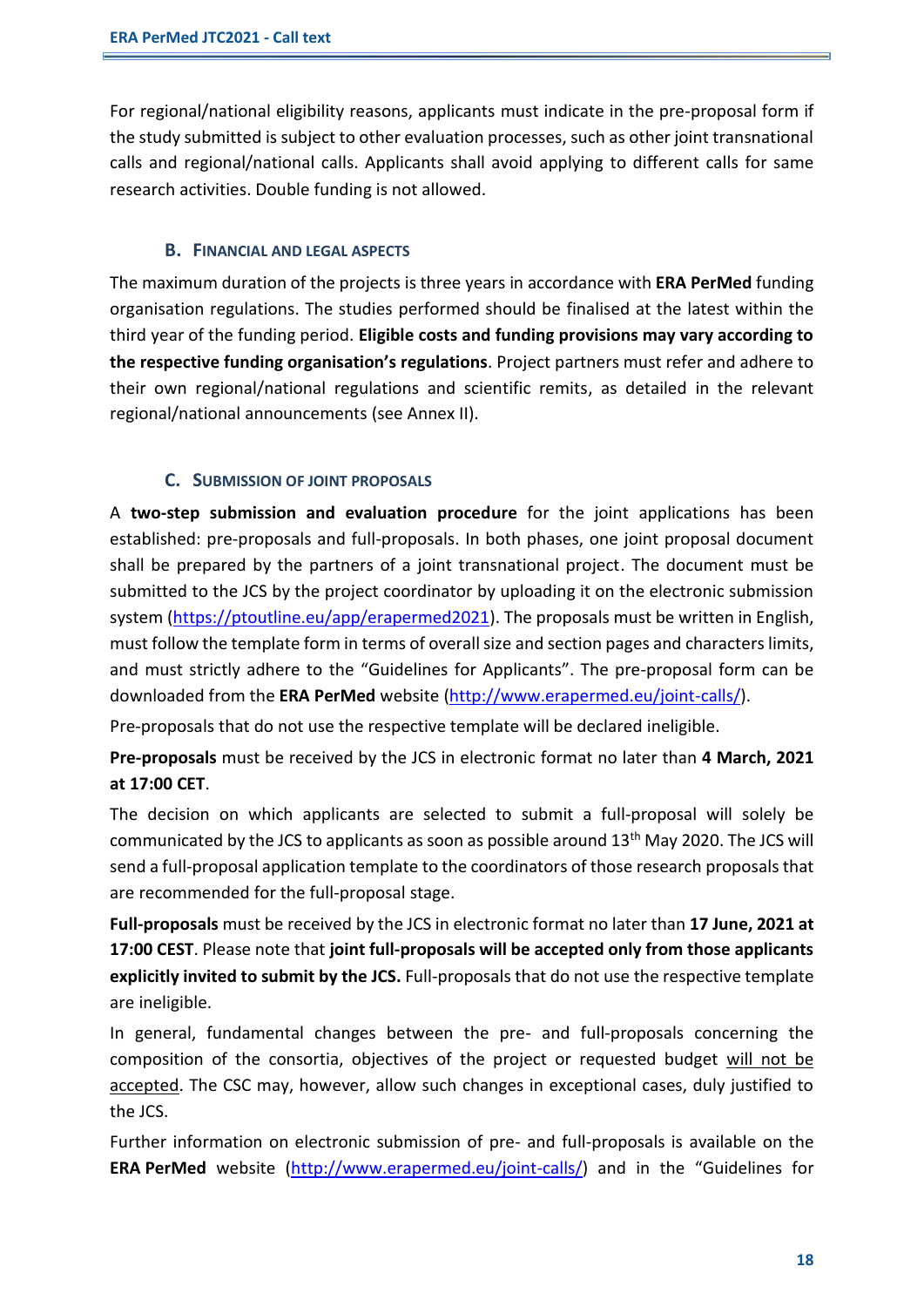Applicants". Applicants should take note of individual regional/national rules, and should contact their regional/national funding organisation if they have any questions.

Applicants from some regions/countries may be required to submit the additional regional/national proposal and/or other information, in some cases before the deadline of this call, directly to their relevant regional/national funding organisations. Applicants are therefore **strongly advised** to check their funding organisation's specific regulations. See "Guidelines for Applicants" for more details.

**Ethical and legal issues** must be addressed in each application, according to the relevant region's/country's regulations.

The **ERA PerMed** Call Steering Committee (CSC) will take all lawful steps to ensure the confidentiality of the information and documents obtained during the joint call evaluation and selection procedure.

#### **D. FURTHER INFORMATION**

Applicants should contact their corresponding regional/national representative to enquire about eligibility with their respective funding organisations in advance of submitting an application (see regional/national contact details, Annex I). For additional information, please contact the JCS [\(healthresearch@sanita.it\)](mailto:healthresearch@sanita.it). Adherence to the regional/national funding regulations in the "Guidelines for Applicants" document is mandatory [\(http://www.erapermed.eu/joint-calls/\)](http://www.erapermed.eu/joint-calls/).

#### **5. FORMAL CHECK AND EVALUATION OF PROPOSALS**

#### **A. FORMAL CHECK AND EVALUATION OF PRE-PROPOSALS**

The JCS will check all proposals to ensure that they meet the call's formal criteria (see also "*4. Applications, A. Funding recipients*"). In parallel, the JCS will forward the proposals to the regional/national funding organisations, which will perform a check for compliance with their regional/national rules.

Please note that if a proposal includes an ineligible partner, the whole proposal may be rejected without further review (for the definition of eligible partners see "Guidelines for Applicants" and regional/national funding regulations and contact your regional/national contact person. See also Annex I).

After passing the eligibility check (performed by the JCS and the participating funding agencies), pre-proposals will be sent to at least three reviewers for the first evaluation (see evaluation criteria below, "*5. Formal check and evaluation of proposals, C. Evaluation criteria*"). The reviewers will assess the pre-proposal and complete a written evaluation form with scores and comments for the evaluation criteria.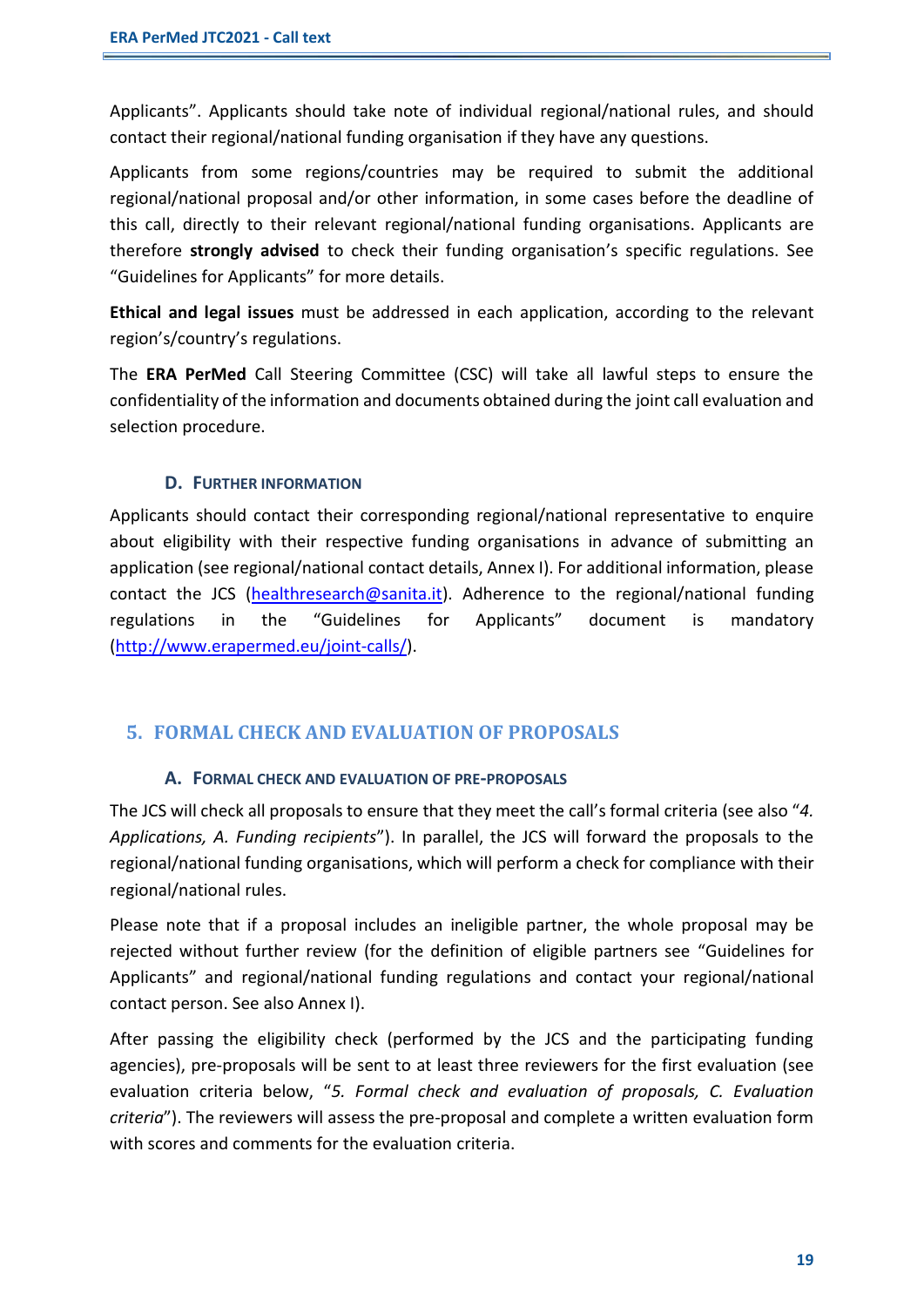In addition, the reviewers will assess whether the projects described in the pre-proposal documents fit the scope of the call.

The CSC members will meet to decide which pre-proposals will be invited for full-proposal submission based on the reviewers' scores and recommendations, and to ensure a reasonable balance of requested and available regional/national budgets.

#### **B. FORMAL CHECK AND EVALUATION OF FULL-PROPOSALS. REBUTTAL STAGE**

The JCS will review the full-proposals to ensure that they meet the call's formal criteria and have not changed substantially from the respective pre-proposals prior to sending them to the reviewers. Any fundamental changes between the pre- and full-proposal concerning the composition of the consortium, objectives of the project or requested budget must be communicated to the JCS and to the regional/national funding organisations. In exceptional cases, these changes may be accepted if detailed justification is provided and if they are accepted by the CSC.

Each full-proposal will be allocated to at least three reviewers with the qualifying expertise fitting that of the submitted application. The reviewers will assess the full-proposal and complete a written evaluation form with scores and comments for each criterion (see evaluation criteria below). The reviewers will meet in a Peer Review Panel (PRP) to discuss all proposals, to produce an assessment report for each full-proposal and a ranking list of proposals recommended for funding. The composition of the PRP will be communicated through the **ERA PerMed** website at the end of the entire review process.

**Rebuttal stage**: Before the PRP plenary meeting to discuss the **full-proposals**, each project coordinator will have the opportunity to study the assessments and to provide comments on the arguments and evaluations of the reviewers, who remain anonymous. This stage allows applicants to comment on factual errors or misunderstandings that may have been committed by the reviewers while assessing the proposal, and to reply to reviewers' questions. However, issues that are not related to reviewers' comments or questions cannot be addressed, and the work plan cannot be modified at this stage. Answers sent after the notified deadline, or not related to reviewers' comments or questions, will be disregarded.

#### **C. EVALUATION CRITERIA**

Pre-proposals and full-proposals will be assessed according to specific evaluation criteria using a common evaluation form (proposals not falling within the scope of the call will not be evaluated further). A scoring system from 0 to 5 will be used to evaluate the proposal's performance with respect to the different evaluation criteria.

#### **Scoring system**:

**0: Failure.** The proposal fails to address the criterion in question, or cannot be judged because of missing or incomplete information.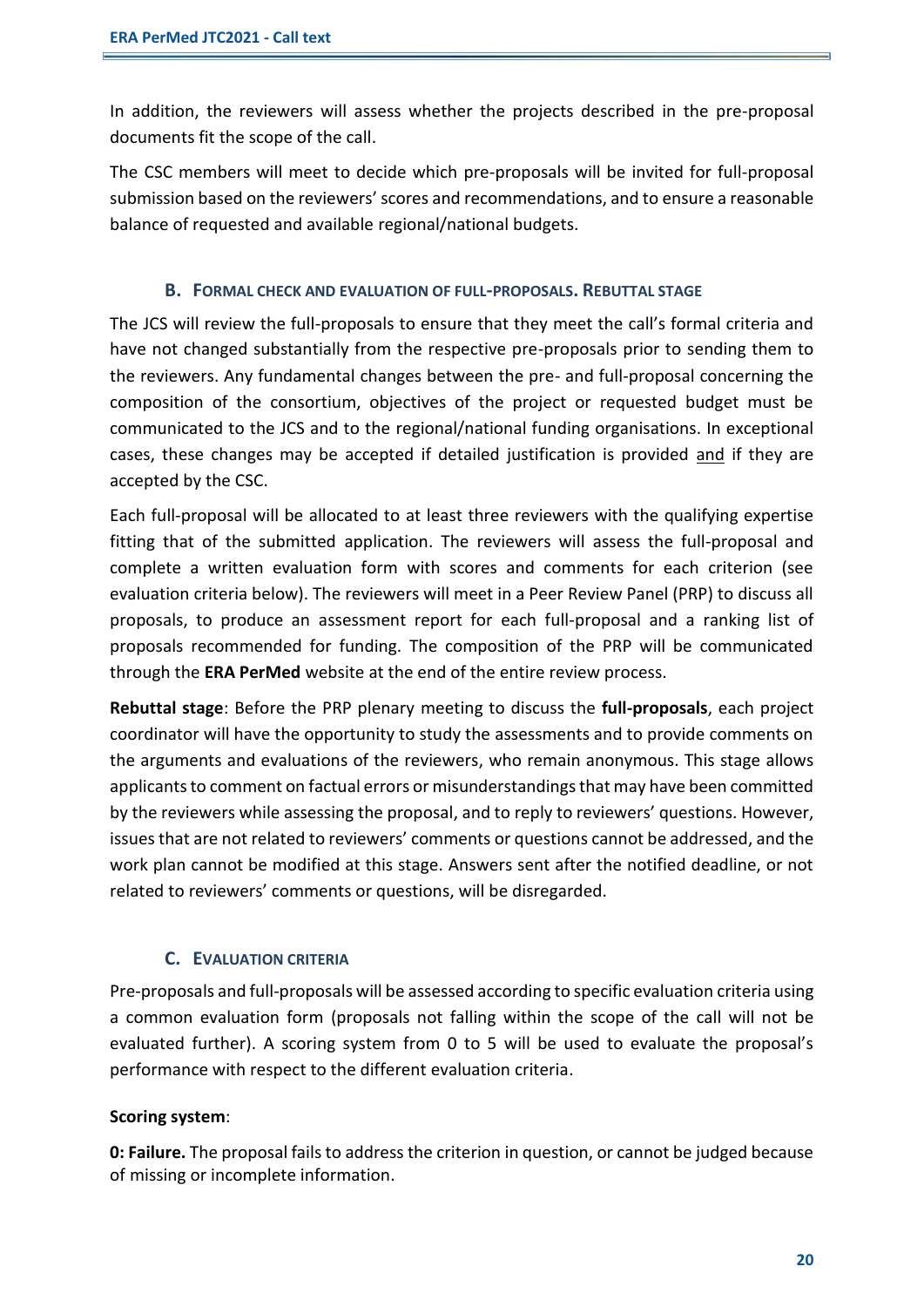**1: Poor.** The proposal shows serious weaknesses in relation to the criterion in question.

**2: Fair.** The proposal generally addresses the criterion, but there are significant weaknesses that need corrections.

**3: Good.** The proposal addresses the criterion in question well, but certain improvements are necessary.

**4: Very good.** The proposal addresses the criterion very well, but small improvements are possible.

**5: Excellent.** The proposal successfully addresses all aspects of the criterion in question.

Evaluation scores will be awarded for the three main criteria, each as a whole, and not separately for the different aspects listed below the criteria. The three criteria are weighted equally and the maximum total score for the three evaluation criteria that can be achieved in the remote evaluation is 15 points. The threshold for every individual criterion based on the evaluation of the three reviewers will be 3.

#### **Evaluation criteria**:

- **1. Excellence:** 
	- a. Clarity and relevance of the objectives;
	- b. Scientific quality of the proposed approach and methodology;
	- c. Soundness of the concept;
	- d. Novelty of the concept;
	- e. Feasibility of the project (adequate requested resources, time schedule);
	- f. Relevance of the concept for the advancement of PM;
	- g. Quality of the project consortium: international competitiveness of participants in the field(s), previous work and expertise of the participants, added value of the transnational collaboration.

#### **2. Impact:**

- a. Added value of the transnational collaboration; sharing of resources (registries, diagnosis, biobanks, models, databases, diagnostic and informatics tools, etc.), platforms/infrastructures, harmonisation of data and sharing of specific knowhow;
- b. Potential impact of the expected results on clinical and other health-related applications;
- c. Involvement of pertinent patient organisations, patient representatives (if available/applicable);
- d. Involvement of private partners (SME and/or industry, if available/applicable);
- e. Innovative potential with respect to the development of personalised medicine;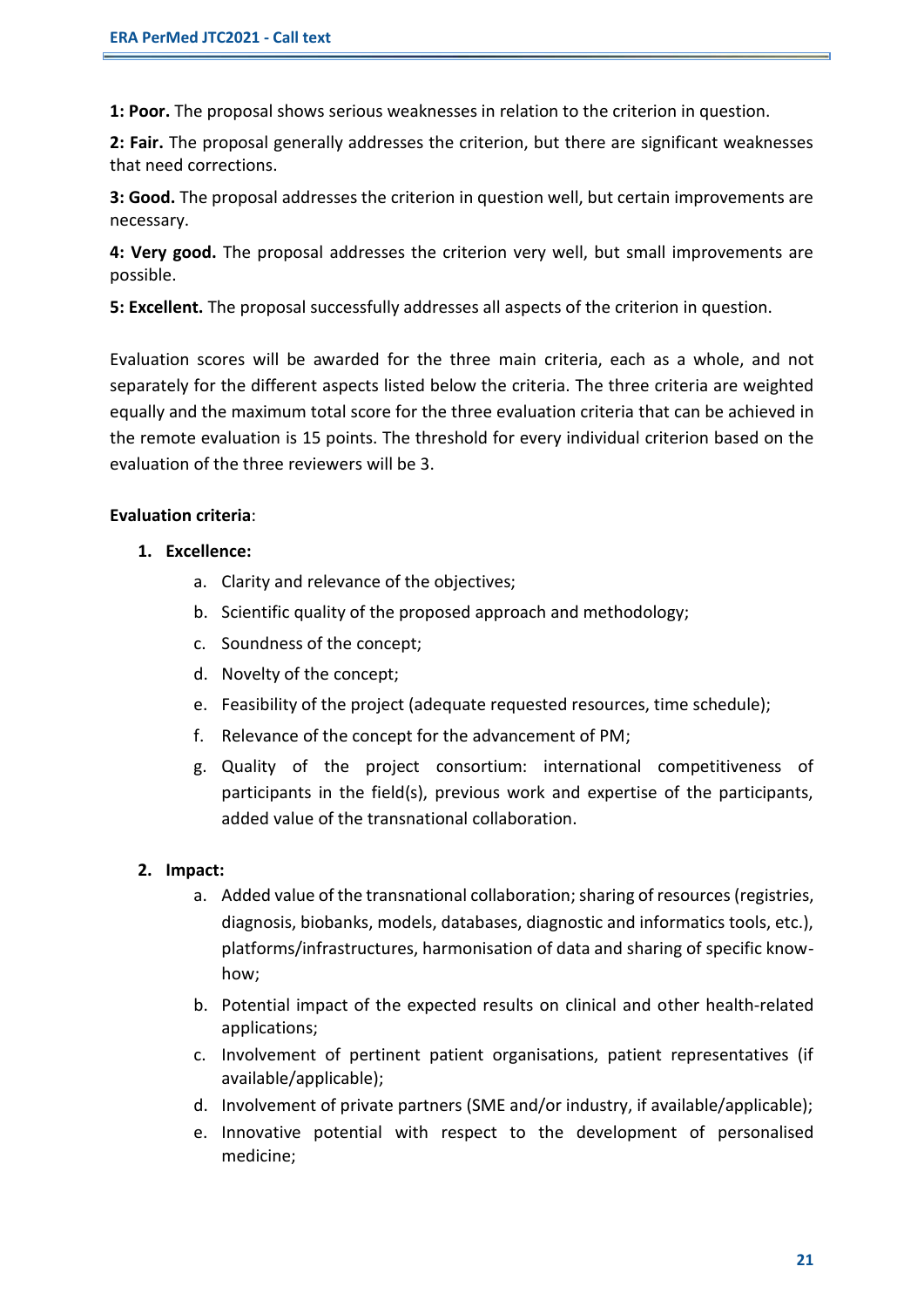f. Consideration of sex aspects and underrepresented populations in research teams. Inclusion of sex and/or gender analysis, underrepresented populations, or specific sub-groups in the research, if applicable.

#### **3. Quality and efficiency of the implementation:**

- a. Quality of the project plan;
- b. Adequateness of the work package structure and work plan (tasks, matching events, time schedule);
- c. Allocation of dedicated work packages in the work plan for each module/research area to be addressed. Appropriate expertise of the partner responsible for the respective work package;
- d. Balanced participation of project partners and integration of workload in the different work packages, quality and efficiency of coordination and scientific management;
- e. Interdisciplinary collaboration: Coherent integration of all kinds of project partners (e.g. academia, clinical/public health sector, industry partner/SME, patient representatives/organisations) needed to successfully accomplish the proposed work;
- f. Scientific justification and adequateness of the requested budget (rational distribution of resources in relation to the project's activities, partner responsibilities and time frame);
- g. Risk assessment, regulatory and ethics issues properly addressed (when necessary);
- h. Coherent integration and combination of research areas and modules in the proposal.

#### **D. CONFLICTS OF INTEREST (EVALUATION PANEL)**

All necessary steps will be taken by the JCS and the CSC to ensure that there is no conflict of interest concerning PRP members for those proposals assigned to them for review. The PRP members will be required to formally declare that no conflict of interest exists at any point in the evaluation process and will sign a confidentiality agreement concerning all documents and the entire process. Any PRP member who breaches the conflict-of-interest rule will be discharged from participating in the panel. Projects assigned to that reviewer will be assigned to another reviewer.

A first review for conflicts of interest will be performed by the JCS when analysing the reviewers' publications. After receiving the proposals, reviewers are bound to indicate whether there is a conflict of interest with any of the researchers or research groups in the proposals for review. Reviewers will sign a formal declaration that they will not participate in the call, nor have any conflicting interests regarding the researchers or research groups participating in the projects that are reviewed.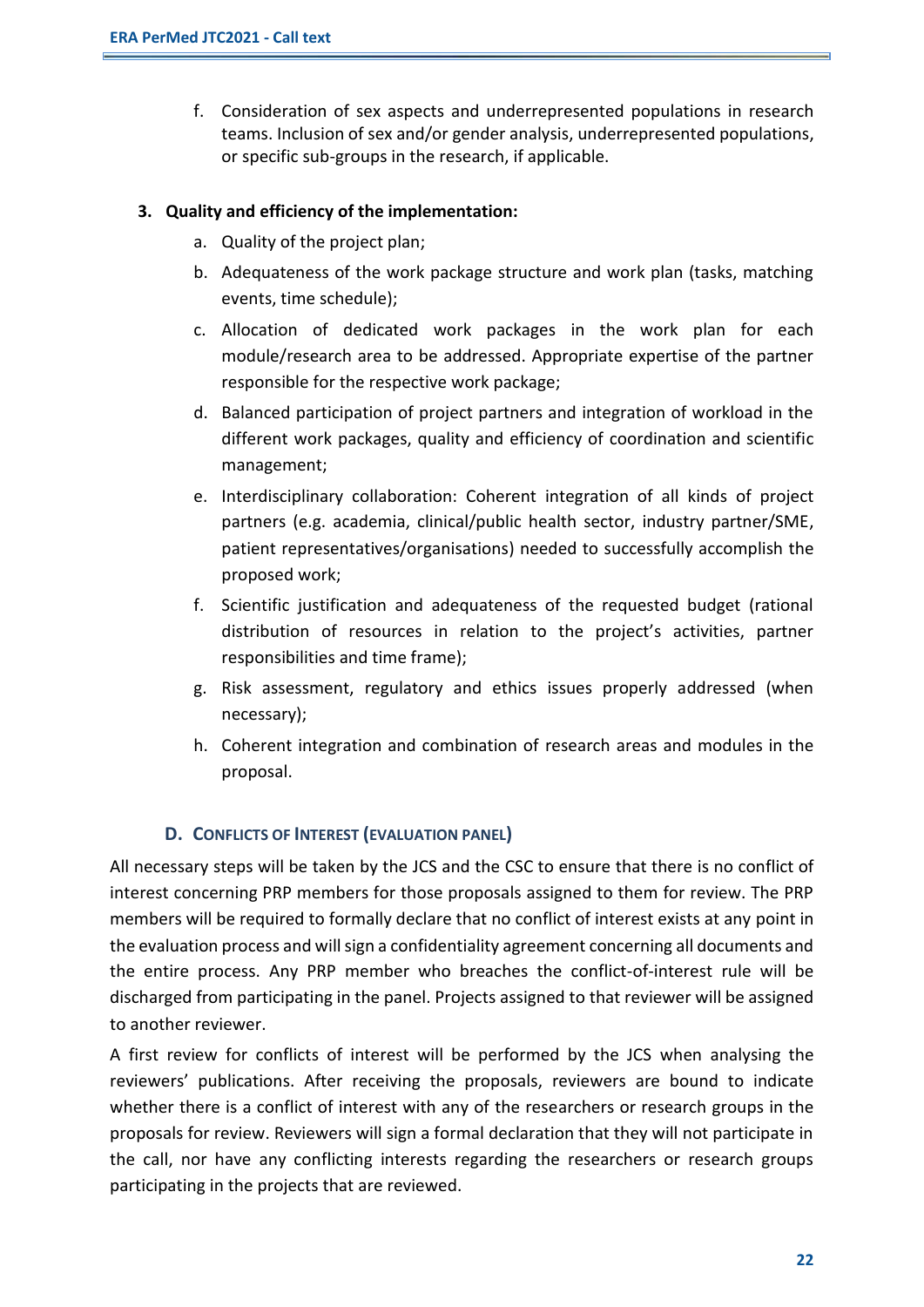## **6. FINAL DECISION ON FUNDING**

Based on the ranking list established by the PRP and on available funding, the CSC will recommend those projects to be funded to the regional/national funding organisations. Based on these recommendations, final decisions will be made by the regional/national funding organisations, subject to budgetary considerations. The regional/national funding organisations will follow the ranking list established by the PRP members.

The funding decision will be final; no complaints will be accepted or processed by the **ERA PerMed** consortium.

The project coordinator will be informed by the JCS of the decision. The project partners should be informed by their project coordinator.

#### **7. PROJECT START AND CONSORTIUM AGREEMENT**

Consortium members of projects selected for funding must fix a scientific project start date, which will be the reference date for the annual progress reports and final reporting. The scientific project start date must be stated in the Project Consortium Agreement (CA).

Project coordinators will be responsible for drafting the mandatory CA specific to their consortium in order to manage the delivery of the project activities, intellectual property rights (IPR) and decision-making, and to avoid disputes that could compromise the completion of the project. The coordinator is responsible for sending the CA signed by all partners to the JCS. The CA must state that funding and administrative matters are not regulated by the CA and are issues addressed bilaterally between each project partner and its funder in the relevant Grant Agreement (GA). The CA will be made available to the relevant funding organisations. The project consortium is strongly encouraged to sign this CA before the official project start date and, in any case, the CA should be signed **no later than six months after the scientific project start date**. Please note that regional and national funding agencies' regulations concerning the requirement for a CA may apply. Further instructions will be provided by the JCS to the coordinators of the projects selected for funding. The Data Management Plan must be submitted to the Joint Call Secretariat **no later than 3 months after the scientific project start date** (template available on the ERA PerMed call website).

## **8. REPORTING REQUIREMENTS**

Each project coordinator, on behalf of all participating project partners, shall submit an annual and final scientific progress report the first year, second year and a final report of the transnational project in English to the JCS. A report template will be provided by the JCS stating the scientific progress, the goals that have been met, and corrective measures in the event that the annual project plan has not been fulfilled. It may also be necessary for project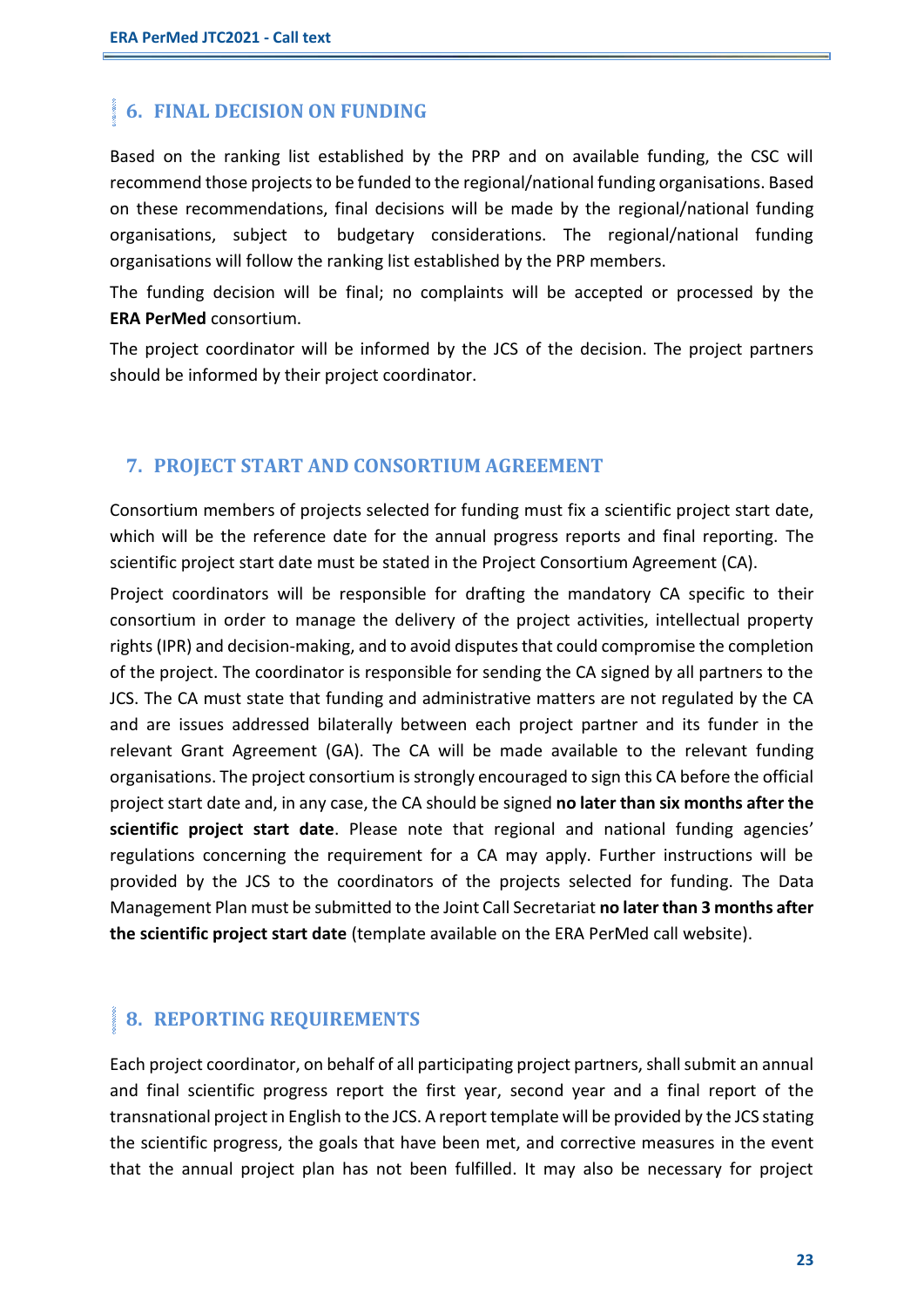partners' principal investigators to submit reports individually to their national funding agency/body in accordance with the respective regional/national regulations. In addition, project coordinators may be asked to present the project results at **ERA PerMed** meetings and may be invited to attend at least one midterm seminar and one final symposium $^{17}$ . Accordingly, travel expenses to attend these mandatory meetings should be included in the proposal budget plans.

The coordinator must promptly inform the JCS in case of ANY significant changes in the work programme or the consortium's composition. The JCS will inform the relevant funding organisations, who will decide upon the proper action to be taken.

Project coordinators, upon notification, are required to deliver an abstract of their project suitable for communication and dissemination purposes.

In addition, the funding recipients are expected to participate in, and contribute to, any communication activity initiated by **ERA PerMed** during the funding period (mandatory) and beyond.

**Importantly,** all funding recipients must ensure that all outcomes (publications, etc.) of transnational **ERA PerMed**-funded projects include proper acknowledgement of the **ERA PerMed** ERA-NET and **the respective funding partner organisations**. Publication with Open Access is mandatory.

<sup>17</sup> If ERA PerMed funds are available.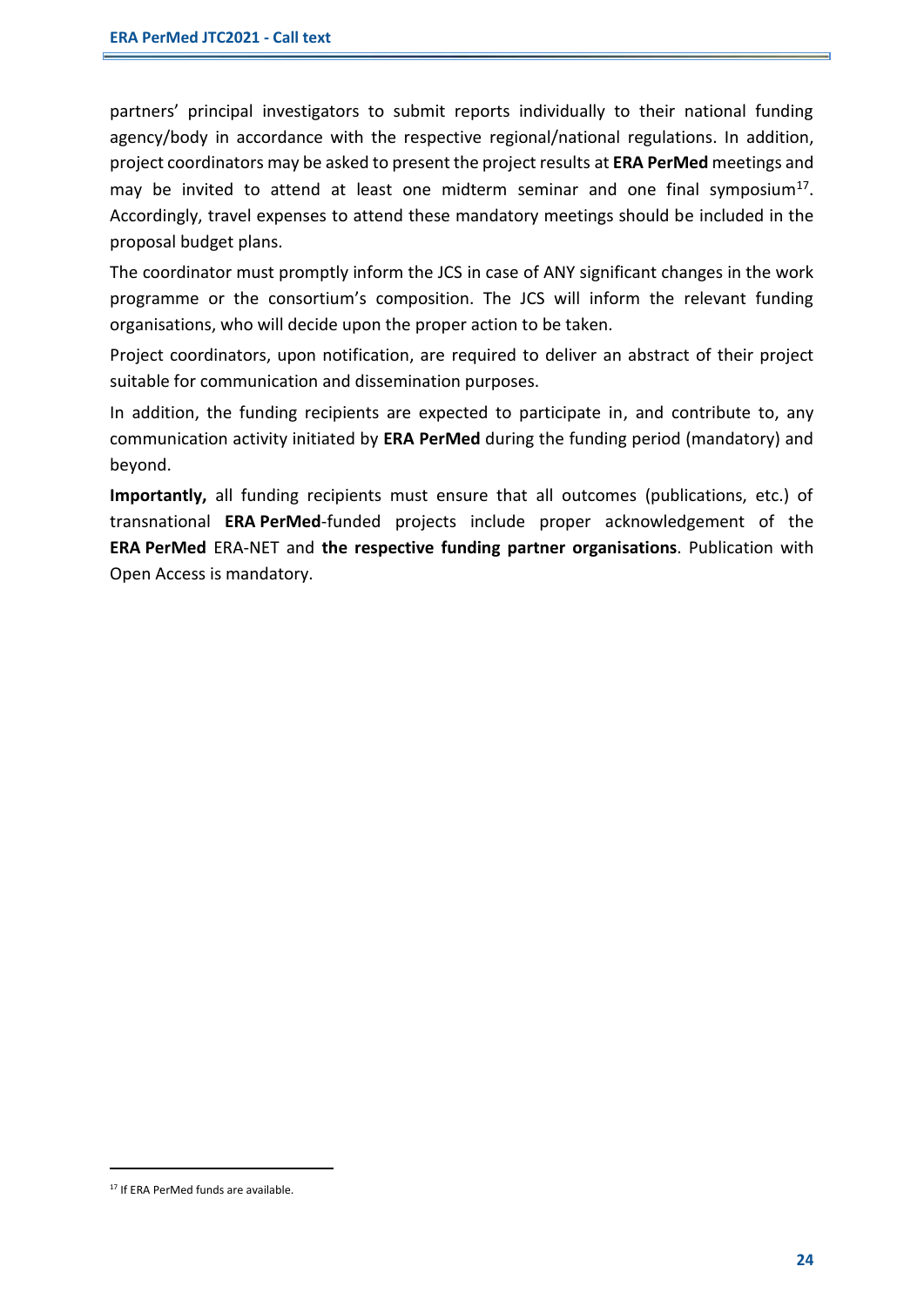r.

# **ANNEX I. REGIONAL/NATIONAL CONTACT DETAILS**

| <b>Participant organisation name</b>                                                | Country /<br><b>Region</b> | <b>Regional/National contact</b>                                                                                                                      |
|-------------------------------------------------------------------------------------|----------------------------|-------------------------------------------------------------------------------------------------------------------------------------------------------|
| <b>Austrian Science Fund (FWF)</b>                                                  | Austria                    | Milojka Gindl<br>Tel: +43 1 505 67 40 8209<br>milojka.gindl@fwf.ac.at<br>Ena Linnau<br>Tel: (+43) (0) 1 505 67 40-8205<br>Ena.Linnau@fwf.ac.at        |
| <b>Fund for Scientific Research (F.R.S.-FNRS)</b>                                   | <b>BELGIUM</b>             | Joël Groeneveld<br>Tel: (+32)2 504 9270<br>joel.groeneveld@frs-fnrs.be<br><b>Florence Quist</b><br>Tel: (+32)2 504 9351<br>florence.quist@frs-fnrs.be |
| <b>Brazilian National Council of State</b><br><b>Funding Agency (CONFAP)</b>        | <b>BRASIL</b>              | <b>Elisa Natola</b><br>elisa.confap@gmail.com<br>+55.61.996138850                                                                                     |
| Agencia Nacional de Investigación y<br>Desarrollo (ANID)*                           | <b>CHILE</b>               | <b>Andrea Cibotti Ortiz</b><br>acibotti@anid.cl                                                                                                       |
| <b>Ministry of Science and Education of the</b><br><b>Republic of Croatia (MSE)</b> | <b>CROATIA</b>             | Mateo A. Bosnić<br>Tel: (+385) (1) 4594-166<br>MateoAnte.Bosnic@mzo.hr                                                                                |
| <b>Innovation Fund Denmark (InnoFond)</b>                                           | <b>DENMARK</b>             | <b>Ejner Moltzen</b><br>Tel: (+45) 31330306<br>Ejner.moltzen@innofond.dk<br>Martin Kyvsgaard<br>Tel: (+45) 61905023<br>martin.kyvsgaard@innofond.dk   |
| <b>Academy of Scientific Research and</b><br><b>Technology (ASRT)</b>               | <b>EGYPT</b>               | Salma Essawi<br>Tel.(+20) 227920126<br>Sme@sti.sci.eg                                                                                                 |
| <b>Estonian Research Council (ETAg)</b>                                             | <b>ESTONIA</b>             | Maarja Adojaan<br>Tel: (+372) 731 7355<br>Maarja.Adojaan@etag.ee<br>Margit Suuroja<br>Tel: (+372) 5564 0548<br>Margit.Suuroja@etag.ee                 |
| <b>Academy of Finland (AKA)</b>                                                     | <b>FINLAND</b>             | Heikki Vilen<br>Tel: (+358) (0)29 533 5135<br>heikki.vilen@aka.fi                                                                                     |
| Agence Nationale de la Recherche (ANR)                                              | <b>FRANCE</b>              | Dr. Monika Frenzel<br>Tel: (+33) (0) 1 73 54 83 32<br>Dr. Imène Boudaoud<br>Tel: (+33) (0) 1 73 54 82 95<br>ERAPerMed@agencerecherche.fr              |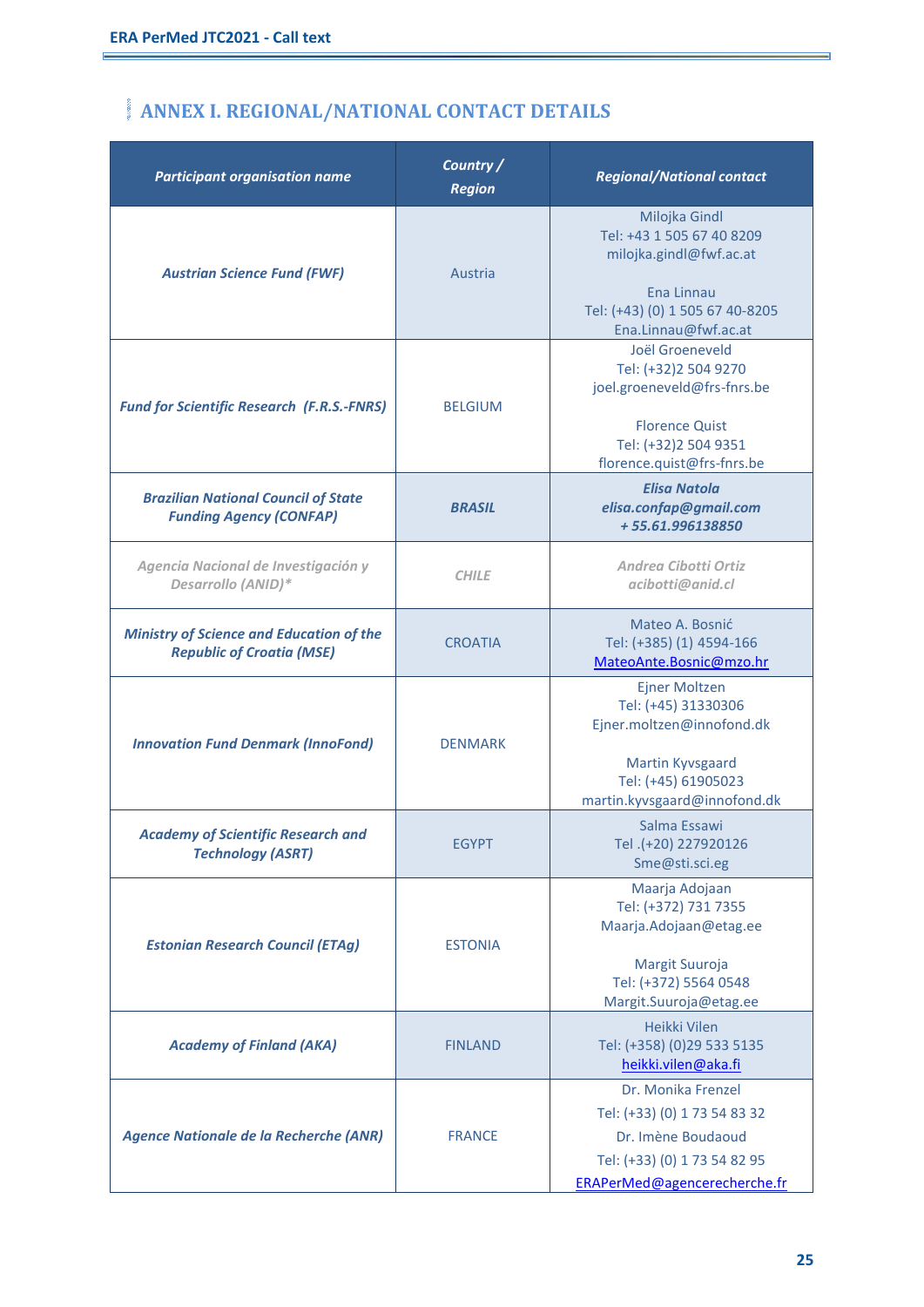r.

| <b>Participant organisation name</b>                                                                                                           | Country /<br><b>Region</b>  | <b>Regional/National contact</b>                                                                                                                                     |
|------------------------------------------------------------------------------------------------------------------------------------------------|-----------------------------|----------------------------------------------------------------------------------------------------------------------------------------------------------------------|
| <b>Federal Ministry of Education and</b><br><b>Research (BMBF)</b><br>German Aerospace Center e.V. - Project<br><b>Management Agency (DLR)</b> | <b>GERMANY</b>              | Dr. Katja Kuhlmann<br>Dr. Lorna Moll<br>Tel: (+49) 228 3821 2211<br>permed@dlr.de                                                                                    |
| <b>Federal Ministry of Health, (BMG)</b><br>German Aerospace Center e.V. - Project<br><b>Management Agency (DLR)</b>                           | <b>GERMANY</b>              | Dr. Katja Kuhlmann<br>Dr. Lorna Moll<br>Tel: (+49) 228 3821 2211<br>permed@dlr.de                                                                                    |
| <b>Saxon State Ministry for Science, Culture</b><br>and Tourism (SMWK)                                                                         | <b>GERMANY</b><br>(SACHSEN) | Dr. Eva Maria Stegemann<br>Tel: (+49) 351 564 64270<br>Gabriele Süptitz<br>Tel: (+49) 351 564 64210<br>permed@smwk.sachsen.de                                        |
| <b>National Research, Development and</b><br><b>Innovation Office (NKFIH)</b>                                                                  | <b>HUNGARY</b>              | Dr. Klára Horváth<br>Tel: (+36) 1 896 37 48<br>klara.horvath@nkfih.gov.hu                                                                                            |
| <b>Chief Scientist Office, Ministry Of Health</b><br>(CSO-MOH)                                                                                 | <b>ISRAEL</b>               | Dr. Yahaloma Gat<br>Tel: (+972) (0) 56 242 476<br>y.gat@moh.gov.il<br>Dr. Liron Even-Faitelson<br>Tel: 972-2-5082168<br>liron.ef@moh.gov.il                          |
| <b>Italian Ministry of Health (IT-MoH)</b>                                                                                                     | <b>ITALY</b>                | Dr. Monica Paganelli<br>Tel: (+39) 065994.2408<br>m.paganelli@sanita.it<br>Dr. Maria Josè Ruiz Alvarez<br>Tel: (+39) 065994.3214<br>mj.ruizalvarez-esterno@sanita.it |
| <b>Fondazione Regionale per la Ricerca</b><br><b>Biomedica (FRRB)</b>                                                                          | <b>ITALY (LOMBARDY)</b>     | Paola Bello<br>Tel: +39 02 6765 0174<br>Giusi Caldieri<br>Tel: +39 02 67650173<br>Carmen De Francesco<br>Tel: +39 02 6765 0170<br>bandi@frrb.it                      |
| <b>Tuscany Region (TuscReg)</b>                                                                                                                | <b>ITALY (TUSCANY)</b>      | Donatella Tanini<br>Tel: (+39) (0) 55 43 83 256<br><b>Teresa Vieri</b><br>Tel:(+39) (0)55 4383289<br>erapermed@regione.toscana.it                                    |
| <b>State Education Development Agency</b><br>(VIAA)                                                                                            | <b>LATVIA</b>               | Maija Bundule<br>Tel: (+371) 67785423<br>Maija.Bundule@viaa.gov.lv<br><b>Uldis Berkis</b><br>Tel: (+371) 29472349<br>Uldis.Berkis@viaa.gov.lv                        |
| <b>National Research Fund (FNR)</b>                                                                                                            | <b>LUXEMBOURG</b>           | <b>Marie-Claude Marx</b><br>Tel: (+352) 691 36 28 21<br>marie-claude.marx@fnr.lu                                                                                     |

ä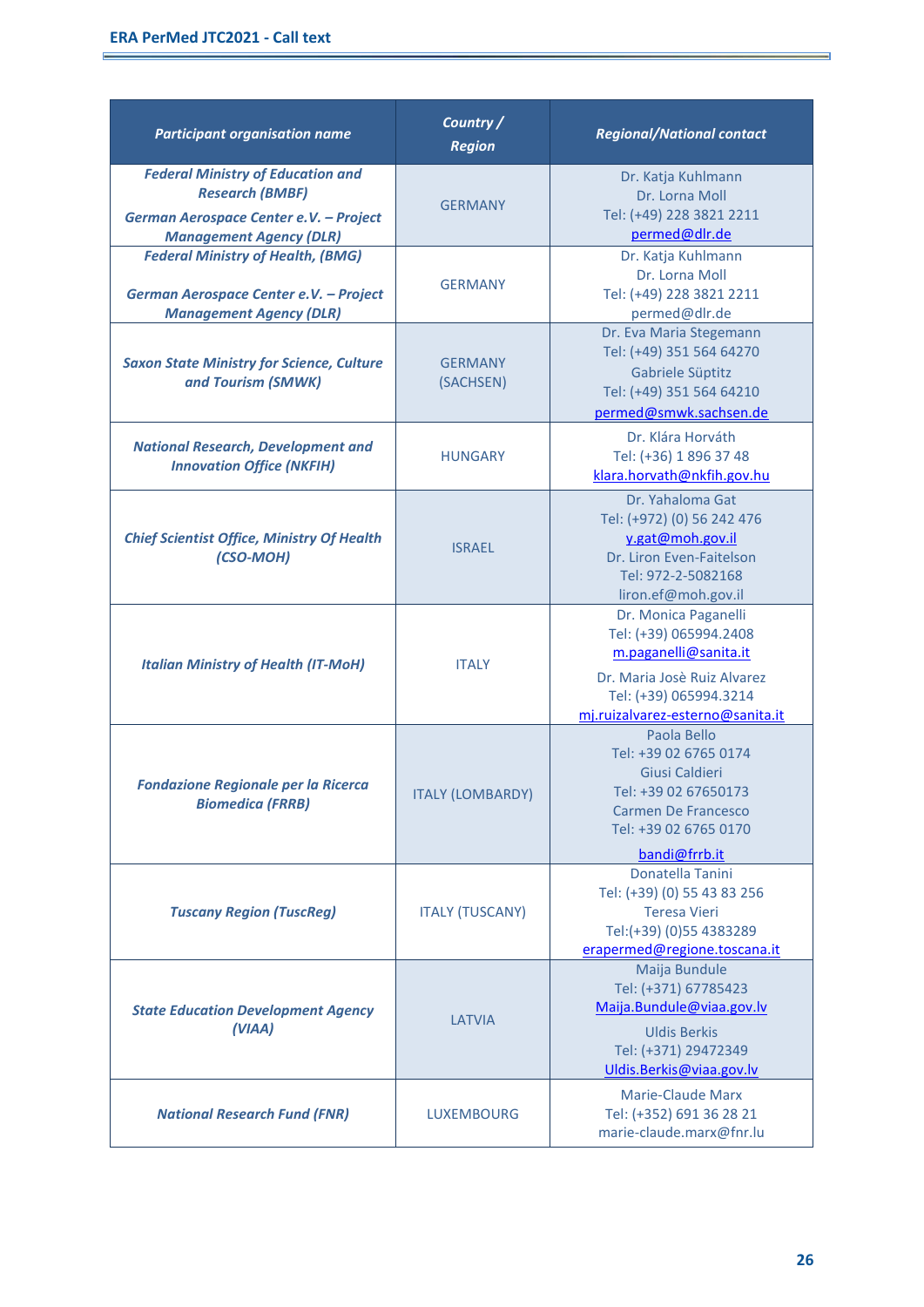E

| <b>Participant organisation name</b>                                                                                      | Country /<br><b>Region</b> | <b>Regional/National contact</b>                                                                                                                                |
|---------------------------------------------------------------------------------------------------------------------------|----------------------------|-----------------------------------------------------------------------------------------------------------------------------------------------------------------|
| <b>The Research Council of Norway (RCN)</b>                                                                               | <b>NORWAY</b>              | <b>Karianne Solaas</b><br>Tel: (+47) 945 35 380<br>kso@rcn.no                                                                                                   |
| <b>The National Secretariat for Science,</b><br><b>Technology and Innovation of Panama</b><br>(SENACYT)                   | <b>PANAMA</b>              | Anabella Vásquez Fábrega<br>avasquez@senacyt.gob.pa<br><b>Carlos Aguirre</b><br>caguirre@senacyt.gob.pa                                                         |
| <b>National Centre for Research and</b><br><b>Development (NCBR)</b>                                                      | <b>POLAND</b>              | <b>Marcin Chmielewski</b><br>Tel: (+48) 22 39 07 109<br>marcin.chmielewski@ncbr.gov.pl                                                                          |
| <b>Executive Agency for Higher Education,</b><br><b>Research, Development and Innovation</b><br><b>Funding (UEFISCDI)</b> | <b>ROMANIA</b>             | <b>Cristina Cotet</b><br>Tel: (+40) (0) 21 302 38 84<br>cristina.cotet@uefiscdi.ro                                                                              |
| <b>National Institute of Health Carlos III</b><br>(ISCIII)                                                                | <b>SPAIN</b>               | <b>Mauricio Garcia-Franco</b><br>Tel: (+34) 91 822 2885<br><b>Marina Moreno Llanos</b><br>Tel: (+34) 91 822 2626<br>Cristina Nieto García<br>eranetpm@isciii.es |
| <b>The Scientific Foundation of the Spanish</b><br><b>Association Against Cancer (FCAECC)</b>                             | <b>SPAIN</b>               | Esther Aguilar Fadó<br>Tel: (+34) 911111422<br>esther.aguilar@aecc.es<br>Marta Puyol<br>Tel: (+34) 913108207<br>marta.puyol@aecc.es                             |
| <b>Health Department - Generalitat de</b><br>Catalunya (DS-CAT)                                                           | <b>SPAIN (CATALONIA)</b>   | <b>Montserrat Llavayol</b><br>Tel: +34935566172<br>peris@gencat.cat                                                                                             |
| <b>Government of Navarre (GN)</b>                                                                                         | <b>SPAIN (NAVARRE)</b>     | <b>Sara Torres</b><br>Tel: +34848427873<br>storres @navarra.es                                                                                                  |
| <b>Swedish Research Council (SRC)</b>                                                                                     | <b>SWEDEN</b>              | <b>Maria Nilsson</b><br>Tel. (+46) 8 546 44 135<br>Maria.Nilsson@vr.se<br>Maria Starborg,<br>Tel (+46) 8 546 44 237<br>Maria.Starborg@vr.se                     |
| <b>The Scientific and Technological Research</b><br><b>Council of Turkey (TUBITAK)</b>                                    | <b>TURKEY</b>              | <b>Emine Derebay Yildiz</b><br>Tel: +90 312 298 1195<br>emine.derebay@tubitak.gov.tr                                                                            |

ä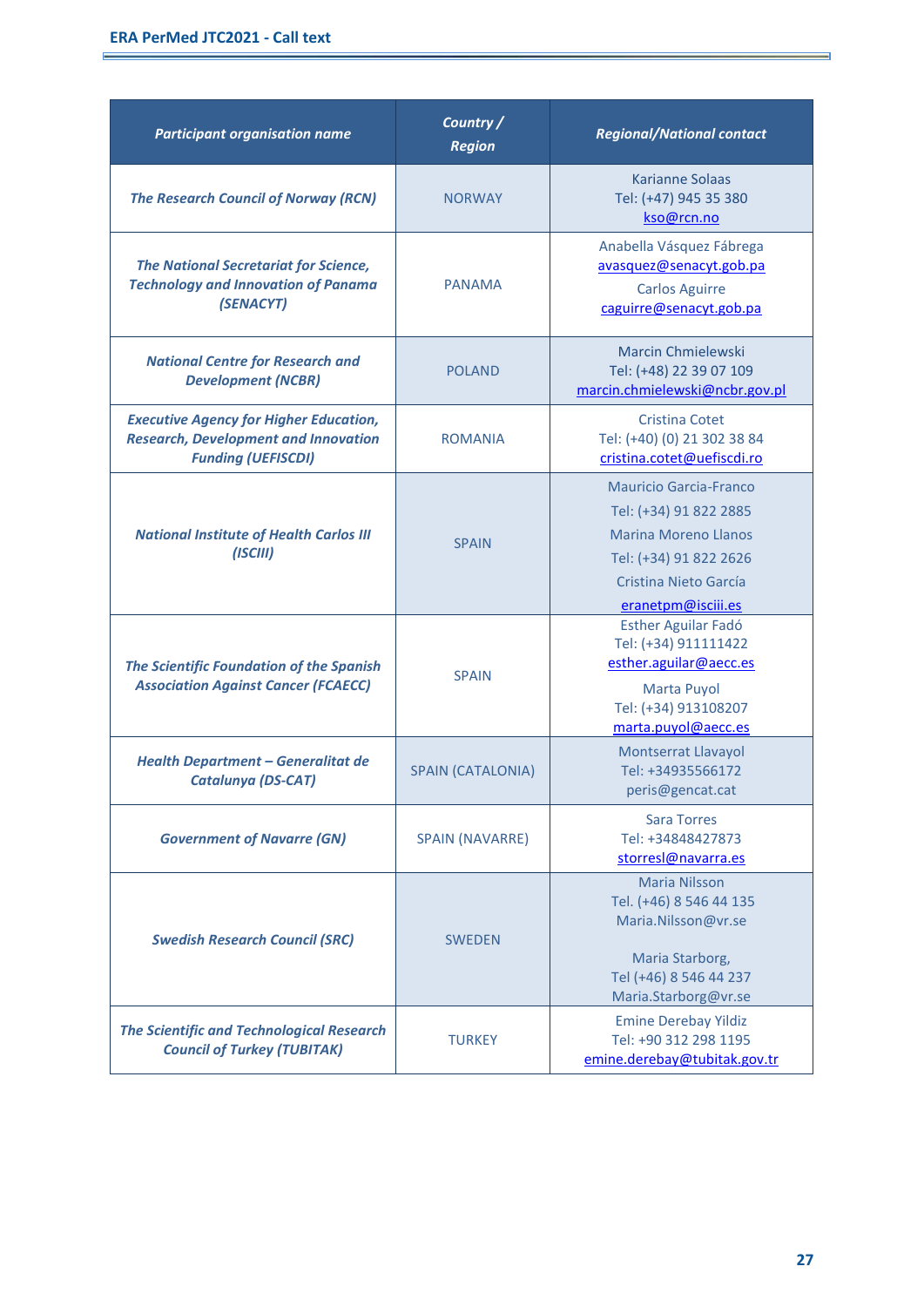**ANNEX II. INDICATIVE FUNDING COMMITMENTS OF THE PARTICIPATING ORGANISATIONS OF THE ERA PERMED JTC 2021** (THIS TABLE IS MEANT FOR A FIRST OVERVIEW ONLY. PLEASE REFER TO THE REGIONAL/NATIONAL GUIDELINES FOR DETAILS.)

|                             |                                                                 |              |                                                                                                | Funding of call topic research area |                |                |                |              |                                                       |                                           |
|-----------------------------|-----------------------------------------------------------------|--------------|------------------------------------------------------------------------------------------------|-------------------------------------|----------------|----------------|----------------|--------------|-------------------------------------------------------|-------------------------------------------|
| Participant<br>organisation | Country /<br>Funding academic or<br>clinical partner*<br>Region |              | <b>Funding private</b><br>partners*                                                            | Area 1                              |                | Area 2         |                | Area 3       | <b>Tentative budget</b><br>(M $\epsilon$ for 3 years) | Envisaged number<br>fundable teams        |
|                             |                                                                 |              |                                                                                                | 1A                                  | 1B             | $\overline{2}$ | 3A             | 3B           |                                                       |                                           |
| <b>FWF</b>                  | <b>Austria</b>                                                  | $\checkmark$ | $\checkmark$                                                                                   | ✓                                   | ✓              | $\checkmark$   | $\checkmark$   | ✓            | $\mathbf{1}$                                          | $3 - 4$                                   |
| <b>F.R.S.-FNRS</b>          | <b>BELGIUM</b>                                                  | $\checkmark$ | $\pmb{\times}$                                                                                 | $\checkmark$                        | $\pmb{\times}$ | $\checkmark$   | $\checkmark$   | $\checkmark$ | 0.2                                                   | $\mathbf{1}$                              |
| <b>CONFAP</b>               | <b>BRASIL</b>                                                   | $\checkmark$ | $\checkmark$                                                                                   | $\checkmark$                        | $\checkmark$   | $\checkmark$   | $\checkmark$   | $\checkmark$ | 0.48 tbc                                              | tbc                                       |
| <b>ANID</b>                 | <b>CHILE</b>                                                    | $\checkmark$ | $\checkmark$ if it is Non Profit<br>Research<br>Organisations.<br><b>*</b> if it is For Profit | $\checkmark$                        | $\checkmark$   | $\checkmark$   | $\checkmark$   | $\checkmark$ | 0.25                                                  | 3                                         |
| <b>MSE</b>                  | <b>CROATIA</b>                                                  | $\checkmark$ | $\checkmark$                                                                                   | $\checkmark$                        | $\checkmark$   | $\checkmark$   | $\checkmark$   | $\checkmark$ | 0.12                                                  | $\mathbf{1}$                              |
| <b>InnoFond</b>             | <b>DENMARK</b>                                                  | $\checkmark$ | $\checkmark$                                                                                   | ✓                                   | $\checkmark$   | $\checkmark$   | $\checkmark$   | ✓            | $\mathbf{1}$                                          | $3 - 4$                                   |
| <b>ASRT</b>                 | <b>EGYPT</b>                                                    | $\checkmark$ | ✓                                                                                              | ✓                                   | ✓              | ✓              | $\checkmark$   | ✓            | tbd                                                   | tbd                                       |
| <b>ETAg</b>                 | <b>ESTONIA</b>                                                  | $\checkmark$ | $\checkmark$                                                                                   | $\checkmark$                        | $\checkmark$   | $\checkmark$   | $\checkmark$   | $\checkmark$ | 0.1                                                   | $\mathbf{1}$                              |
| <b>AKA</b>                  | <b>FINLAND</b>                                                  | $\checkmark$ | $\pmb{\times}$                                                                                 | $\checkmark$                        | $\checkmark$   | $\checkmark$   | $\checkmark$   | $\checkmark$ | 1.15                                                  | $4 - 5$                                   |
| <b>ANR</b>                  | <b>FRANCE</b>                                                   | $\checkmark$ | $\checkmark$                                                                                   | $\checkmark$                        | $\checkmark$   | $\checkmark$   | $\checkmark$   | $\sqrt{2}$   | 2.5                                                   | $~^{\sim}10$                              |
| <b>BMBF</b><br><b>DLR</b>   | <b>GERMANY</b>                                                  | $\checkmark$ | ✓                                                                                              | $\pmb{\times}$                      | $\checkmark$   | $\checkmark$   | $\pmb{\times}$ | $\checkmark$ | 3 (modules 1B<br>and $2)$<br>1.5 (module 3B)          | 10 (modules 1B and<br>2)<br>5 (module 3B) |
| <b>BMG</b>                  | <b>GERMANY</b>                                                  | $\checkmark$ | $\pmb{\times}$                                                                                 | $\mathbf x$                         | $\pmb{\times}$ | $\checkmark$   | $\checkmark$   | $\checkmark$ | 1.8                                                   | 6                                         |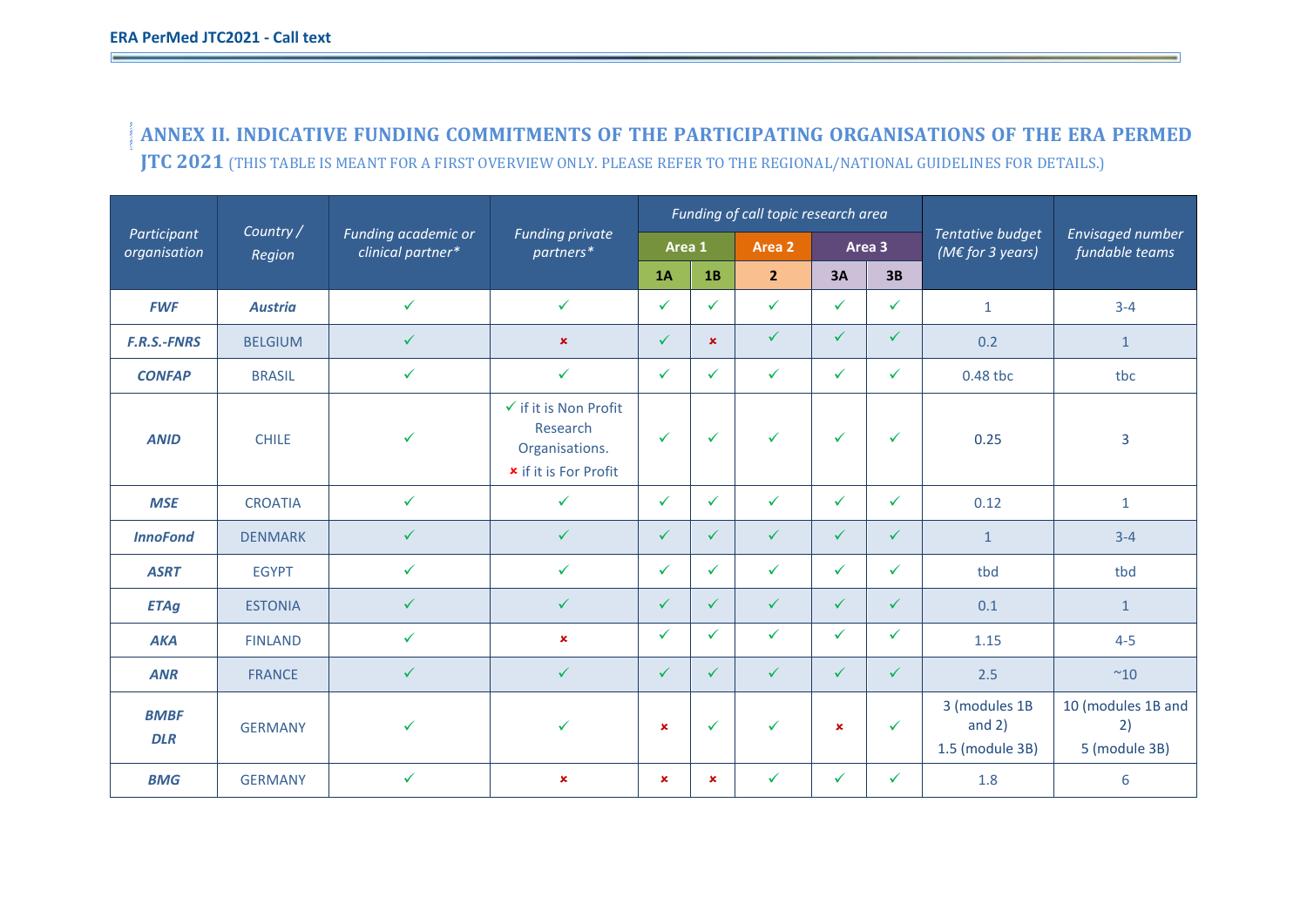<u> The Common Second Common Second Common Second Common Second Common Second Common Second Common Second Common Second</u>

**Contract Contract Contract Contract Contract** 

|                             |                            |                                                                                                                                                                                                                                                             |                                                                                                              |              |              | Funding of call topic research area |              |              |                                                       |                                           |
|-----------------------------|----------------------------|-------------------------------------------------------------------------------------------------------------------------------------------------------------------------------------------------------------------------------------------------------------|--------------------------------------------------------------------------------------------------------------|--------------|--------------|-------------------------------------|--------------|--------------|-------------------------------------------------------|-------------------------------------------|
| Participant<br>organisation | Country /<br>Region        | Funding academic or<br>clinical partner*                                                                                                                                                                                                                    | <b>Funding private</b><br>partners*                                                                          | Area 1       |              | Area 2                              |              | Area 3       | <b>Tentative budget</b><br>(M $\epsilon$ for 3 years) | <b>Envisaged number</b><br>fundable teams |
|                             |                            |                                                                                                                                                                                                                                                             |                                                                                                              | 1A           | 1B           | $\overline{2}$                      | 3A           | 3B           |                                                       |                                           |
| <b>DLR</b>                  |                            |                                                                                                                                                                                                                                                             |                                                                                                              |              |              |                                     |              |              |                                                       |                                           |
| <b>SMWK</b>                 | <b>GERMANY</b><br>(SAXONY) | $\checkmark$ [Academia]                                                                                                                                                                                                                                     | <b>*</b> [no direct funding<br>possible, in case of<br>interest, please<br>contact SMWK for<br>consultation] | $\checkmark$ | $\checkmark$ | $\checkmark$                        | $\checkmark$ | $\checkmark$ | 2.0                                                   | $3 - 5$                                   |
| <b>NKFIH</b>                | <b>HUNGARY</b>             | $\checkmark$                                                                                                                                                                                                                                                | $\checkmark$                                                                                                 | $\checkmark$ | $\checkmark$ | $\checkmark$                        | $\checkmark$ | $\checkmark$ | 0.3                                                   | $2 - 3$                                   |
| <b>CSO-MOH</b>              | <b>ISRAEL</b>              | $\checkmark$                                                                                                                                                                                                                                                | $\pmb{\times}$                                                                                               | $\checkmark$ | $\checkmark$ | $\checkmark$                        | $\checkmark$ | $\checkmark$ | 0.3                                                   | $2^{\circ}$                               |
| <b>IT-MoH</b>               | <b>ITALY</b>               | <b>YES</b> [ Scientific<br>Institutes for<br>Research,<br>Hospitalization and<br>Health Care (Istituti di<br>Ricovero e Cura a<br><b>Carattere Scientific</b><br>opubblici e privati,<br><b>IRCCS)</b> and National<br><b>Institute of Health</b><br>(ISS)] | $\pmb{\times}$                                                                                               | $\checkmark$ | ✓            | $\checkmark$                        | $\checkmark$ | ✓            | 1.5                                                   | $6 - 7$                                   |
| <b>FRRB</b>                 | <b>ITALY</b><br>(LOMBARDY) | $\checkmark$                                                                                                                                                                                                                                                | <b>No</b>                                                                                                    | $\checkmark$ | $\checkmark$ | $\checkmark$                        | $\checkmark$ | ✓            | 1.5                                                   | $2 - 3$                                   |
| <b>TuscReg</b>              | <b>ITALY</b><br>(TUSCANY)  | $\checkmark$                                                                                                                                                                                                                                                | $\checkmark$ (Only non-for<br>profit research<br>organisations)                                              | ✓            | $\checkmark$ | ✓                                   | $\checkmark$ | $\checkmark$ | 0.3                                                   | $1 - 2$                                   |
| <b>VIAA</b>                 | LATVIA                     | $\checkmark$ [Clinical as<br>enterprises, academic<br>as scientific<br>institutions]                                                                                                                                                                        | $\checkmark$ [Only enterprises<br>- see eligibility<br>rules]                                                | $\checkmark$ | $\checkmark$ | $\checkmark$                        | $\checkmark$ | $\checkmark$ | 0.42                                                  | $1 - 2$                                   |

<u> 1989 - Andrea Santa Andrea Andrea Andrea Andrea Andrea Andrea Andrea Andrea Andrea Andrea Andrea Andrea Andr</u>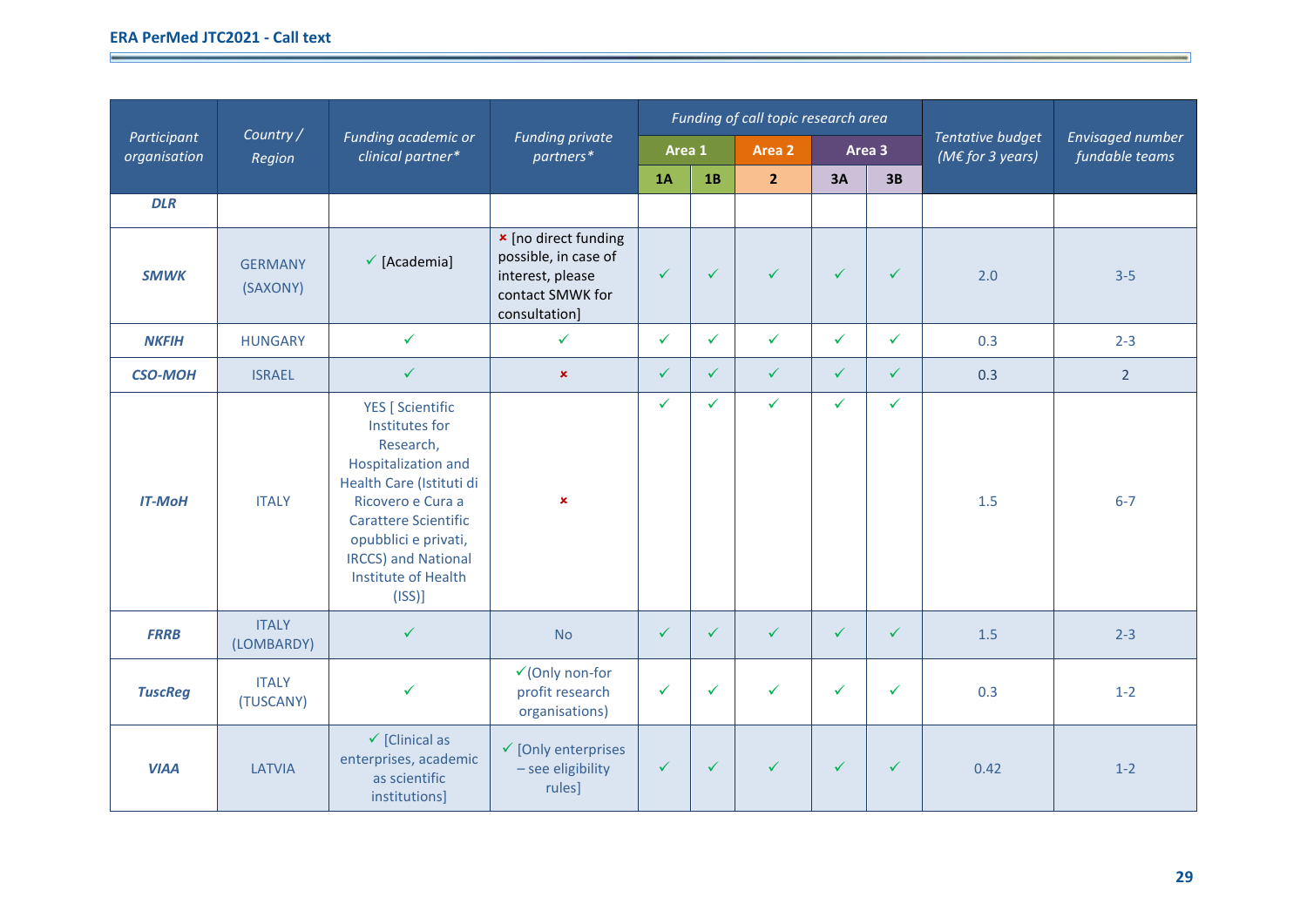the control of the control of the control of the control of the control of the control of

**Contract Contract Contract Contract Contract** 

|                             |                             |                                                                                     |                                                                                                |              |              | Funding of call topic research area |                |                |                                                |                                           |
|-----------------------------|-----------------------------|-------------------------------------------------------------------------------------|------------------------------------------------------------------------------------------------|--------------|--------------|-------------------------------------|----------------|----------------|------------------------------------------------|-------------------------------------------|
| Participant<br>organisation | Country/<br>Region          | Funding academic or<br>clinical partner*                                            | <b>Funding private</b><br>partners*                                                            | Area 1       |              | Area 2                              |                | Area 3         | Tentative budget<br>(M $\epsilon$ for 3 years) | <b>Envisaged number</b><br>fundable teams |
|                             |                             |                                                                                     |                                                                                                | 1A           | 1B           | 2 <sup>2</sup>                      | 3A             | 3B             |                                                |                                           |
| <b>FNR</b>                  | LUXEM-<br><b>BOURG</b>      | $\checkmark$ [under the<br>conditions specified in<br>the FNR eligibility<br>rules] | $\pmb{\times}$                                                                                 | $\checkmark$ | $\checkmark$ | $\checkmark$                        | $\checkmark$   | $\checkmark$   | 0.3                                            | $1 - 2$                                   |
| <b>RCN</b>                  | <b>NORWAY</b>               | $\checkmark$                                                                        | $\pmb{\times}$                                                                                 | $\checkmark$ | $\checkmark$ | $\checkmark$                        | $\checkmark$   | $\checkmark$   | 1.5                                            | $4 - 5$                                   |
| <b>SENACYT</b>              | <b>PANAMA</b>               | $\checkmark$                                                                        | $\pmb{\times}$                                                                                 | $\checkmark$ | $\checkmark$ | $\checkmark$                        | $\checkmark$   | ✓              | 0.1                                            | $1 - 2$                                   |
| <b>NCBR</b>                 | <b>POLAND</b>               | $\checkmark$                                                                        | $\checkmark$                                                                                   | $\checkmark$ | $\checkmark$ | ✓                                   | $\pmb{\times}$ | $\pmb{\times}$ | 0,6                                            | $1 - 3$                                   |
| <b>UEFISCDI</b>             | <b>ROMANIA</b>              | $\checkmark$                                                                        | $\checkmark$                                                                                   | ✓            | $\checkmark$ | $\checkmark$                        | $\checkmark$   | ✓              | 0.5                                            | $1 - 2$                                   |
| <b>ISCIII</b>               | <b>SPAIN</b>                | ✓                                                                                   | YES if it is Non<br>Profit.<br>NO if it is For Profit.                                         | $\checkmark$ | $\checkmark$ | $\checkmark$                        | $\checkmark$   | $\checkmark$   | $\mathbf{1}$                                   | $4 - 6$                                   |
| <b>FCAECC</b>               | <b>SPAIN</b>                | $\checkmark$                                                                        | $\checkmark$ if it is Non Profit.<br><b>*</b> if it is For Profit.                             | $\checkmark$ | $\checkmark$ | $\checkmark$                        | $\checkmark$   | ✓              | 0.45                                           | $2 - 3$                                   |
| <b>DS-CAT</b>               | <b>SPAIN</b><br>(CATALONIA) | $\checkmark$                                                                        | $\checkmark$ if it is Non Profit<br>Research<br>Organisations.<br><b>*</b> if it is For Profit | $\checkmark$ | $\checkmark$ | $\checkmark$                        | $\pmb{\times}$ | $\pmb{\times}$ | 0.5                                            | $2 - 3$                                   |
| <b>GN</b>                   | <b>SPAIN</b><br>(NAVARRE)   | $\checkmark$                                                                        | $\checkmark$                                                                                   | $\checkmark$ | $\checkmark$ | $\checkmark$                        | $\checkmark$   | $\checkmark$   | $\mathbf 1$                                    | $2 - 3$                                   |
| <b>SRC</b>                  | <b>SWEDEN</b>               | $\checkmark$                                                                        | $\pmb{\times}$                                                                                 | $\checkmark$ | $\checkmark$ | $\checkmark$                        | $\checkmark$   | $\checkmark$   | 1.1                                            | $3 - 5$                                   |
| <b>TUBITAK</b>              | <b>TURKEY</b>               | $\checkmark$                                                                        | $\checkmark$                                                                                   | $\checkmark$ | $\checkmark$ | $\checkmark$                        | $\checkmark$   | ✓              | 0.35                                           | $2 - 3$                                   |